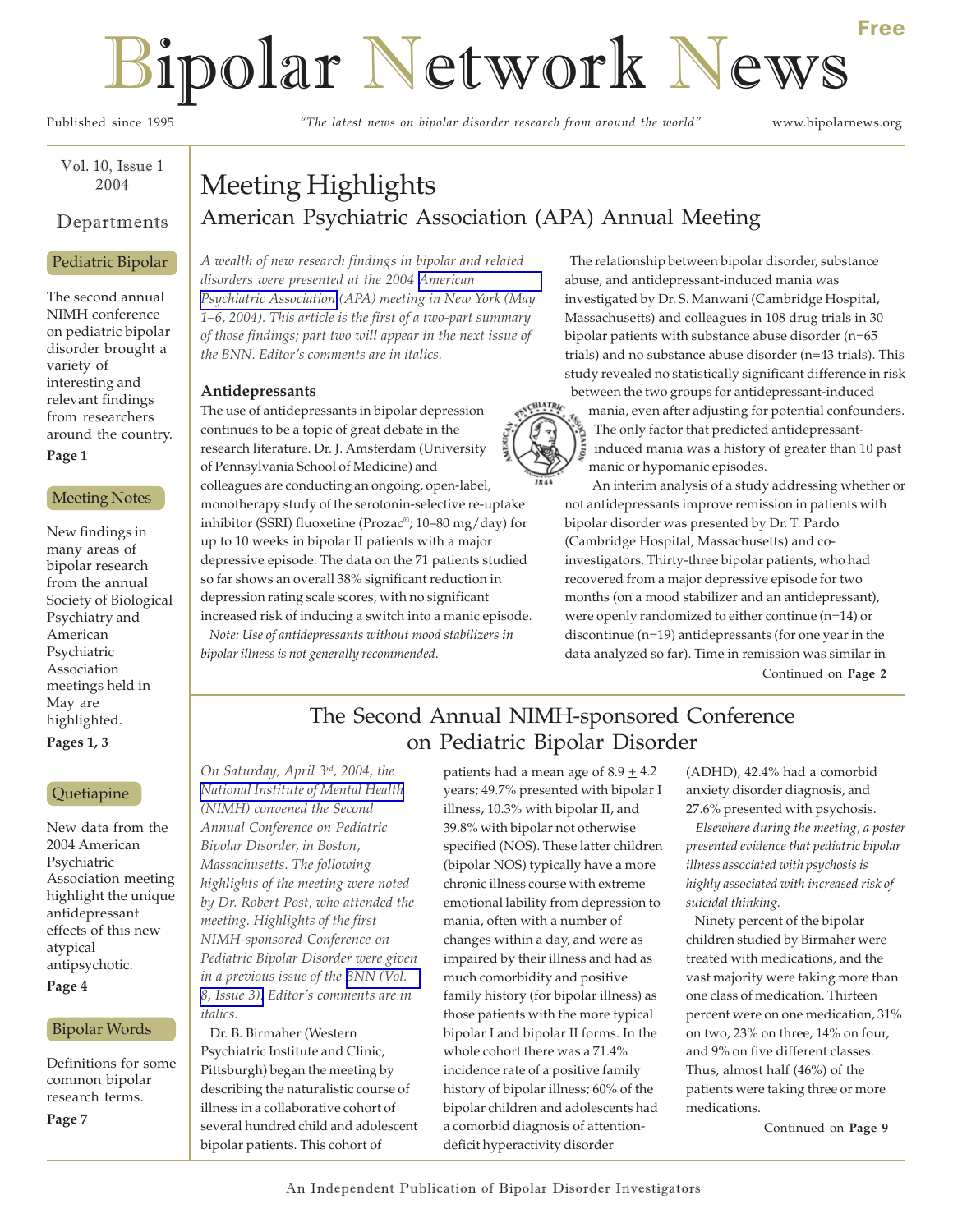# APA Meeting Highlights

Continued from **Page 1**

the antidepressant discontinuation group  $(74%)$  vs. the continuation group  $(67%)$ , suggesting that antidepressant continuation does not lead to increased time in remission in bipolar disorder.

 *These findings contrast with data from [Altshuler et al. \(2001, J Clin Psychiatry 62 \[8\]:](http://www.ncbi.nlm.nih.gov/entrez/query.fcgi?cmd=Retrieve&db=pubmed&dopt=Abstract&list_uids=11561933) 612*–*[616;](http://www.ncbi.nlm.nih.gov/entrez/query.fcgi?cmd=Retrieve&db=pubmed&dopt=Abstract&list_uids=11561933) [2003, Am J Psychiatry 160 \[7\]: 1252](http://www.ncbi.nlm.nih.gov/entrez/query.fcgi?cmd=Retrieve&db=pubmed&dopt=Abstract&list_uids=12832239)*– *[1262\)](http://www.ncbi.nlm.nih.gov/entrez/query.fcgi?cmd=Retrieve&db=pubmed&dopt=Abstract&list_uids=12832239), and further study is needed for clarification.*

 A meta-analysis of 11 double-blind, randomized, controlled studies of the antidepressant mirtazapine (Remeron®, 1266

". . . in a retrospective chart review of [aripiprazole in] 30 children and adolescents... the overall response rate was 67%, without any serious side effects."

patients) versus SSRIs (1272 patients) was performed by Dr. A. Schutte (Organon Inc., New Jersey) and colleagues. These investigators found a statistically significant advantage for mirtazapine in reducing depression rating scale scores, and for a faster onset of action of mirtazapine than SSRIs. These same investigators, along with Dr. M. Thase (University of Pittsburgh Medical Center), also found that in 12 double-blind, randomized, controlled trials of mirtazapine versus SSRIs in more than 2,500 depressed patients, remission rates after six weeks of therapy were statistically significantly higher in the mirtazapine group (38.8%) than in the SSRI-treated groups (34.7%).

 *Mirtazapine has a propensity for causing sedation and weight gain, however.*

 Preliminary data from a potential antidepressant that would be the first triple re-uptake inhibitor were presented by Dr. A. Lippa (Dov Pharmaceutical Inc., Hackensack, New Jersey) and colleagues. This potential antidepressant (DOV 126,303) inhibits the reuptake of the three biogenic amines

(norepinephrine, serotonin, and dopamine) most closely linked to depression. A study performed to investigate the safety, tolerability, and pharmacokinetic profile of DOV 126,303 was conducted in France with healthy male volunteers 18-35 years old. There were two studies, a single dose study and a multiple dose study, both of which were randomized, double-blind, placebocontrolled trials. No drug-related effects on vital signs, electroencephalographic (EEG), electrocardiographic (ECG), hematological, or clinical chemistry measures were reported. DOV 126,303 was well tolerated in both the single and multiple studies, with a low incidence of adverse events.

> A double-blind, dose-finding study of the omega-3 fatty acid docosahexaenoic acid (DHA) in patents with major depression was conducted by Dr. D. Mischoulon (Massachusetts General Hospital) et al. Thirty-four adult patients with

major depression received either 1, 2, or 4 grams of DHA every day for 12 weeks. The group who received 1g/day showed an 83% response rate; the 2g/day group showed a 40% response; and the 4g/day showed a 0% response. The authors therefore concluded that DHA may work best at lower doses in major depression, and that higher doses may be over-correcting a fatty acid imbalance.

 *Lower doses (1*–*2 grams) of another form of omega-3 fatty acids, eicosapentaenoic acid (EPA), also have been reported to be more effective than higher doses (4*–*6 grams).*

#### **Atypical Antipsychotics**

The efficacy of an intramuscular (IM; injectable) form of the atypical antipsychotic ziprasidone (Geodon®) was studied in six severely agitated adolescents by Dr. S. Klotz (SUNY Stony Brook, New York) et al. IM ziprasidone was effective in all patients and well-tolerated, and showed prompt (within 60 minutes) sedation similar to that shown in adults.

 Dr. R. Weisler (University of North Carolina) and colleagues evaluated the efficacy of ziprasidone plus lithium in acute mania and in the long-term treatment of bipolar disorder. In 102 patients, the rate of change was significantly in favor of adjunctive ziprasidone by day 4 of the study, versus placebo (in 103 patients), and long-term improvements were sustained, with good tolerability.

 The use of the atypical antipsychotic aripiprazole (Abilify®) in pediatric bipolar disorder was evaluated in a retrospective chart review of 30 children or adolescents by Dr. M. DelBello (University of Cincinnati) and colleagues. Patients were treated with aripiprazole at an average final dose of 10.3 mg for an average of four months. The overall response rate was 67%, without any serious side effects.

 *However, one should start with lower doses (2.5 mg), especially in children.*

#### **Anticonvulsants**

The use of levetiracetam (Keppra®) in aggressive disorders (e.g., oppositional defiant disorder, conduct disorder, intermittent explosive disorder, and impulse control disorder) was examined in over 100 patients ages 5 to 48 years, with a mean age of 15 (33% female), by Dr. J. Jones (Southwest General, Middleburg Heights, Ohio) et al. The dose range was 125 mg to 4000 mg/day, with an average of 1540 mg/day. Efficacy was found to be good in 45% of the patients, and partially good in an additional 15%. Levetiracetam was safe, well-tolerated, and effective in these aggressive patients, the authors concluded.

 This same group of investigators also examined the use of levetiracetam in a 1-year, open-label, retrospective naturalistic study of over 200 patients with bipolar disorder. The dose range of levetiracetam was 125 to 5,250 mg/day, with an average dose of 1856 mg/ day. Efficacy was good in approximately 50% of the patients, and partial in another 20%. Side effects were minimal, with the exception

Continued on **Page 11**

Bipolar Network News Editor-in-Chief: Robert M. Post, MD Associate Editor: Gabriele S. Leverich, MSW Managing Editor: Chris S. Gavin

The BNN is published three times a year by investigators working with patients with bipolar disorder to better understand the long-term course and treatment of the illness. The newsletter is available free of charge to all who request it. Although the editors of the BNN have made every effort to report accurate information, much of the work detailed here is in summary or pre-publication form, and therefore cannot be taken as verified data. The BNN can thus assume no liability for errors of fact, omission, or lack of balance. Patients should consult with their physicians, and physicians with the published literature, before making any treatment decisions based on information given in this issue or in any issue of the *BNN*.

Publication of the *BNN* is made possible by an unrestricted grant from Abbott Pharmaceuticals (http://www.rxabbott.com), part of Abbott Laboratories.

The opinions expressed in the BNN are solely those of the editors, and do not represent the views of the National Institute of Mental Health or any other scientific entity or foundation. For any comments or suggestions<br>you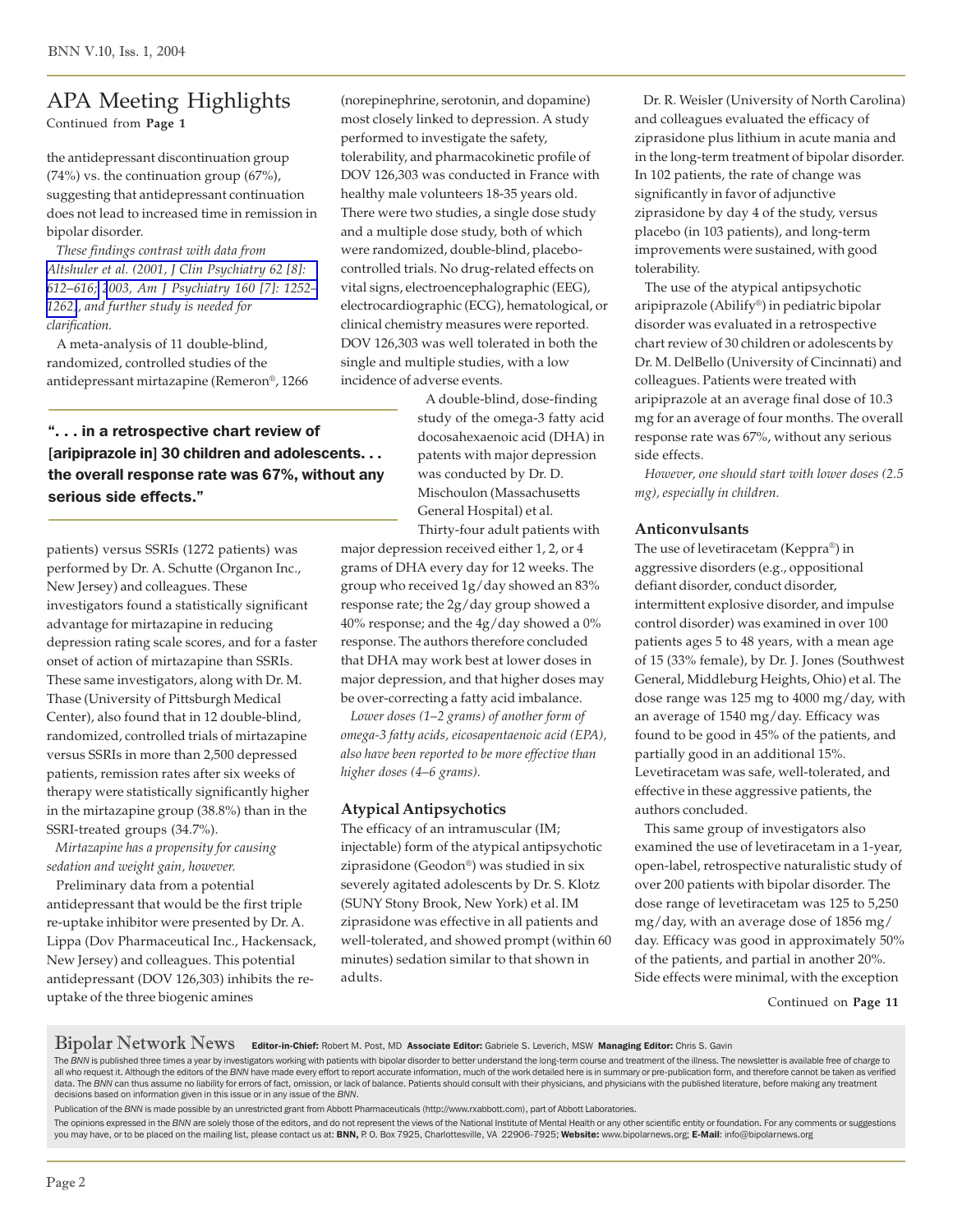# Meeting Highlights: Society of Biological Psychiatry Meeting

April 29<sup>th</sup>–May 1<sup>st</sup>, 2004, New York, NY

#### *The [Society of Biological](http://www.sobp.org/)*

*[Psychiatry](http://www.sobp.org/) was founded in 1945 to emphasize the medical and scientific study and treatment of mental disorders. Its continuing purpose is to foster scientific research and education and to raise the level of knowledge and comprehension in the field of psychiatry.*

 *To achieve its purpose, the Society sponsors an annual meeting, grants awards to distinguished clinical and basic research workers, and publishes the journal, Biological Psychiatry. The web address for the Society is: [www.sobp.org](http://www.sobp.org/).*

#### **BDNF and Mood Disorders**

There now is a well established link between brain-derived neurotrophic factor (BDNF) and bipolar disorder. BDNF is necessary for neuronal survival in the hippocampus, and animals that have had BDNF genetically "knocked-out" have impaired learning and memory. Stress decreases BDNF in the hippocampus and all antidepressants increase BDNF. If animals are stressed while on antidepressants, there is an inhibition of the stress-induced decreases in BDNF. Early stressful life events can result in long-term decrements in BDNF in adult animals, and chronic stressors in adult animals also decrease BDNF.

 Dr. U. Lang (Charité University Medicine, Berlin, Germany) and Dr. R. Hellweg reported that in a study of the levels of BDNF in 118 healthy volunteers, those with the lowest BDNF levels in serum had more depressive personality traits (such as neuroticism) that have been linked to vulnerability to mood

disorders. These results have recently been published [\(Lang et](http://www.ncbi.nlm.nih.gov/entrez/query.fcgi?cmd=Retrieve&db=pubmed&dopt=Abstract&list_uids=14735133) al., 2004; *[Neuropsychopharmacol](http://www.ncbi.nlm.nih.gov/entrez/query.fcgi?cmd=Retrieve&db=pubmed&dopt=Abstract&list_uids=14735133)* [29 \[4\]: 795–798](http://www.ncbi.nlm.nih.gov/entrez/query.fcgi?cmd=Retrieve&db=pubmed&dopt=Abstract&list_uids=14735133)).

 *Thus, BDNF can be affected by the environment, but also by genetic vulnerability.*

 A common gene variant (or polymorphism) in the BDNF promoter region makes BDNF less effective in its function. Individuals with the methionine substitution at position 66 for the usual valine group at this position, called the val66met polymorphism, have problems with specific learning and memory tasks. This phenomenon occurs in normal volunteers, as well as in patients with bipolar illness and schizophrenia. Three previous studies have linked those who inherit the val66met variation to vulnerability to bipolar illness. Data presented by Dr. F. Lohoff (University of Pennsylvania) and colleagues at the Society of Biological Psychiatry meeting have provided another confirmation of these findings. Dr. Lohoff et al. genotyped 345 bipolar patients and 998 healthy controls for the val66met polymorphism, and found that allele frequencies of the val66met polymorphism differed significantly between the bipolar patients and controls, again suggesting that the val66met polymorphism in the BDNF gene might increase susceptibility to bipolar disorder.

 Dr. J. Rybakowski (Poznan University of Medical Sciences, Poland) and co-investigators studied 95 patients with bipolar illness in whom the val66met polymorphism of BDNF was genotyped, and found that patients with this polymorphism did significantly worse on a test of prefrontal brain function.

 Another study, by Dr. P. Szesko (Zucker Hillside Hospital, New York), reported that the val66met polymorphism was associated with reduced hippocampal volume in both healthy volunteers and in patients with schizophrenia, suggesting that this common variant may not only be associated with changes in vulnerability to bipolar illness, as well as cognitive and physiological alterations, but also in brain anatomy as reflected in hippocampal volume.

 A study by Dr. R. Lipsky (National Institute on Alcohol Abuse and Alcoholism, Bethesda, Maryland) showed that the val 66 allele was seen

(17 in their first hospitalization) and of 28 demographicallymatched comparison subjects, using 1.5 Tesla magnetic resonance imaging (MRI). Dr. Rosso et al. found significantly decreased left and right amygdala volumes in bipolar patients, but no decrease in hippocampal volumes, suggesting an association between bipolar disorder and bilateral reductions of amygdala volumes in the early course of illness and larger volumes later.

 These data coincide with data from a study by Dr. S. Caetano (The University of Texas Health Science Center at San Antonio) and colleagues, in which 14

". . . allele frequencies of the val66met polymorphism differed significantly between the bipolar patients and controls, again suggesting that the val66met polymorphism in the BDNF gene might increase susceptibility to bipolar disorder. . . ."

more frequently in a schizophrenic patient group than in controls, and the met 66 allele group showed the opposite distribution, suggesting that BDNF is also related to an increased risk of schizophrenia.

#### **Neurobiology**

Alterations in the amygdala in bipolar illness have been reported, with a number of studies suggesting an increased size of the amygdala, particularly in those with a greater number of hospitalizations for mania. Dr. I. Rosso (McLean Hospital, Massachusetts) led a study investigating the left and right amygdala volumes and hippocampal volumes of 24 inpatients with bipolar I disorder children and adolescents with bipolar disorder and eight healthy controls were studied on a 1.5 Tesla MRI scanner. Bipolar children and adolescents in this study had significantly smaller left and right amygdala volumes compared with healthy controls. *Together, these two studies raise the issue that the amygdala may start off small, but increase in size over the course of the illness. These data would also be consistent with evidence of increased amygdala activity by a variety of investigative groups, including Dr. T. Ketter and associates and Dr. W. Drevets et al*. *Dr. L. Mah (National Institute of Mental Health, Bethesda,*

Continued on **Page 8** *Maryland) working with Dr. Drevets, also found increased glucose metabolism in the amygdala of 10 patients with bipolar II depression.*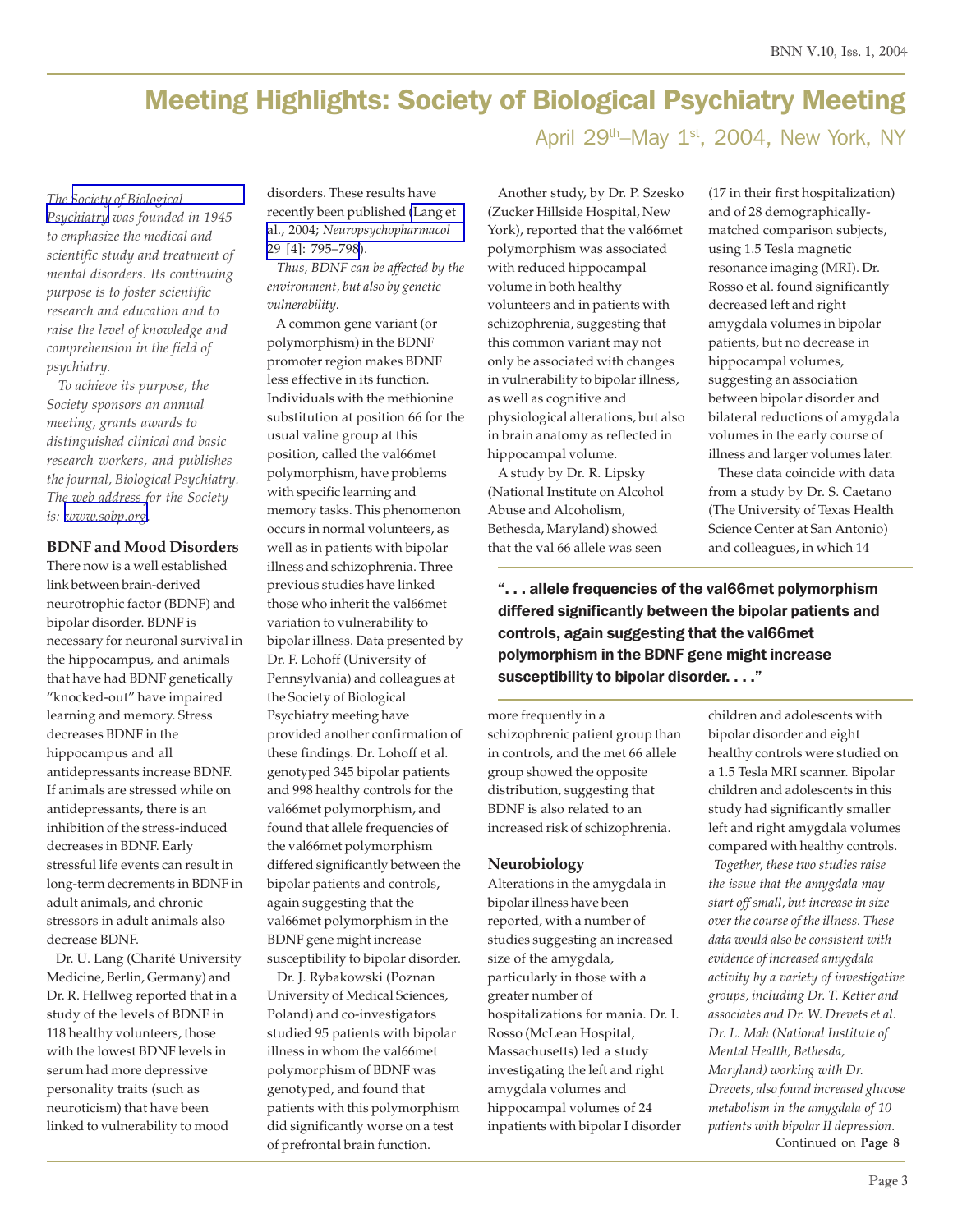Efficacy and tolerability of quetiapine in the treatment of bipolar disorder: preliminary evidence from a 12 month open-label study

Altamura AC, Salvadori D, Madaro D, Santini A, Mundo E

| hand of others fromm to install the                                                                                                                                                                                                                                                                                                                                                                                                                                                                                                                                                                                                                                                                                                                                                                                                                                                                                                                                                                                                                                                                                                                                                                        | <b>TELEPHONES</b>                                                                              |
|------------------------------------------------------------------------------------------------------------------------------------------------------------------------------------------------------------------------------------------------------------------------------------------------------------------------------------------------------------------------------------------------------------------------------------------------------------------------------------------------------------------------------------------------------------------------------------------------------------------------------------------------------------------------------------------------------------------------------------------------------------------------------------------------------------------------------------------------------------------------------------------------------------------------------------------------------------------------------------------------------------------------------------------------------------------------------------------------------------------------------------------------------------------------------------------------------------|------------------------------------------------------------------------------------------------|
| <b>Brief</b> mount                                                                                                                                                                                                                                                                                                                                                                                                                                                                                                                                                                                                                                                                                                                                                                                                                                                                                                                                                                                                                                                                                                                                                                                         |                                                                                                |
| Efficacy and telestrifity of quetianing in the treatment of bireday<br>disorder reclinings; cyldence from a 12-month promished study                                                                                                                                                                                                                                                                                                                                                                                                                                                                                                                                                                                                                                                                                                                                                                                                                                                                                                                                                                                                                                                                       |                                                                                                |
| <b>Expands Woods</b>                                                                                                                                                                                                                                                                                                                                                                                                                                                                                                                                                                                                                                                                                                                                                                                                                                                                                                                                                                                                                                                                                                                                                                                       | 11" Warrent " Family Schooler" Roots Market" Souths Sector"                                    |
| of a class in depth with the                                                                                                                                                                                                                                                                                                                                                                                                                                                                                                                                                                                                                                                                                                                                                                                                                                                                                                                                                                                                                                                                                                                                                                               | NAMES AT NAME TO PERSONAL PROPERTY AND RESIDENCE OF TAXABLE PARTIES.                           |
|                                                                                                                                                                                                                                                                                                                                                                                                                                                                                                                                                                                                                                                                                                                                                                                                                                                                                                                                                                                                                                                                                                                                                                                                            | home bittery bit would point by I have fell appointing to bit                                  |
| <b>Global</b>                                                                                                                                                                                                                                                                                                                                                                                                                                                                                                                                                                                                                                                                                                                                                                                                                                                                                                                                                                                                                                                                                                                                                                                              |                                                                                                |
| address to construction to their displace to be welched to provide the standard state<br>and we is comen its chose of fields time of policity and and collected and addition is in policiens of<br>summer at \$25 desired. There are \$300.00 for extension and communicate constant and the state and was<br>milental points and countries are the experience of contacts of the countries and color and color develops and<br>works, Clinical accompanies carried on programma, in the material primary director and the approval. I<br>such und to put if to put. Offering off notable books to to worked a fur side with printerios for<br>line and the transport struct as limits thereon, the best of constructed as produced as the distribution of the MPD. This<br>ad 5040 was will as pollup caughts ad a pat column francise. The public capital<br>policies sink in and work on boothead an in couldn't drive Carlyton if they such all in<br>splend on buy study and is consider make, from yout in whose implication for the core of gastaging or an<br>demand a policienne protect by \$0.<br>4. 200 Glaria RX, 18 Auto started.<br>Event Sole Each Secretary Motors wave Calvas Socializer | Astronal To Scotca in News of automobile between a thirdly dusted (\$2) is belief a use topics |

*[J Affect Disord](http://www.ncbi.nlm.nih.gov/entrez/query.fcgi?cmd=Retrieve&db=pubmed&dopt=Abstract&list_uids=12943958)* 2003; [76 \(1–3\): 267–271](http://www.ncbi.nlm.nih.gov/entrez/query.fcgi?cmd=Retrieve&db=pubmed&dopt=Abstract&list_uids=12943958)

Methods: Twenty-eight DSM-IV bipolar outpatients were consecutively recruited into the study and were randomized to receive one of two openlabel treatments, with quetiapine or classical mood stabilizers at flexible doses for 12 months. Clinical assessment was carried out using BPRS, CGI, YMRS and the 21 item HAM-D at baseline and every 2 months until the end of the study. ANOVAs with repeated measures were applied to the rating scale scores considering the time and the treatment group as main factors. Results: All patients experienced a significant improvement on the BPRS, CGI and HAM-D scores, with no significant side-effects and a good compliance.

#### Combination of mood stabilizers with quetiapine for treatment of acute bipolar disorder: an open label study

Bahk WM, Yoon BH, Lee KU, Chae JH

| the Portabetanchile par 204, 91 to Un-<br>Published with 10 Month 2014 A Tribe background corp. Meadows Alliances, \$98. For \$990 and \$15                                                                                                                                                                                                                                                                                                                                                                                                                                                                                                                                                                                                                                                                                                               |                                                                                                                                                                                                                                                                                                                                                                                                                                                                                                                                                                                                                                                                                                                                                                                                                                                                                                                                                                                                                           |
|-----------------------------------------------------------------------------------------------------------------------------------------------------------------------------------------------------------------------------------------------------------------------------------------------------------------------------------------------------------------------------------------------------------------------------------------------------------------------------------------------------------------------------------------------------------------------------------------------------------------------------------------------------------------------------------------------------------------------------------------------------------------------------------------------------------------------------------------------------------|---------------------------------------------------------------------------------------------------------------------------------------------------------------------------------------------------------------------------------------------------------------------------------------------------------------------------------------------------------------------------------------------------------------------------------------------------------------------------------------------------------------------------------------------------------------------------------------------------------------------------------------------------------------------------------------------------------------------------------------------------------------------------------------------------------------------------------------------------------------------------------------------------------------------------------------------------------------------------------------------------------------------------|
| Combination of mood stabilizers with exclusive for<br>treatment of acute binolar disorder: an open label study                                                                                                                                                                                                                                                                                                                                                                                                                                                                                                                                                                                                                                                                                                                                            |                                                                                                                                                                                                                                                                                                                                                                                                                                                                                                                                                                                                                                                                                                                                                                                                                                                                                                                                                                                                                           |
| Non-Moree Hubby, Bu From Town, Kingma Hik Lan <sup>24</sup> and June His Char."                                                                                                                                                                                                                                                                                                                                                                                                                                                                                                                                                                                                                                                                                                                                                                           |                                                                                                                                                                                                                                                                                                                                                                                                                                                                                                                                                                                                                                                                                                                                                                                                                                                                                                                                                                                                                           |
| They may of hudson Color at Muline. The Cabile Presence of Area, It Mary's Museum of this they<br><b>Salesman In And PR 11 Aire</b><br>Textures of the auto that the finite of Bureau Area August to any time to the August                                                                                                                                                                                                                                                                                                                                                                                                                                                                                                                                                                                                                               |                                                                                                                                                                                                                                                                                                                                                                                                                                                                                                                                                                                                                                                                                                                                                                                                                                                                                                                                                                                                                           |
| Olastin Terrand expediate as high control instrument and rateds, solder as made<br>at all all in furniture in the training of a lot much.<br>Module 1994 milk track made approach, old as imported to relation the authors in addition to account<br>stands fifth Artists address through the company of the company of the set of the address<br>and contact the role \$300 year ended allowing who wills 1.1 and 8 Year field debt percent and<br>(FM) was arrivabled a bandage and route in<br>all six<br>Contractors . The conduction of contractors are program as a firm of a contract of construction in program and<br>area want Stadestoriyle she consider proportion make on anoted Capacity C. 200 hote Wiles & Los. Ltd.<br>art with a published blocks shared distances and                                                                  | is major this mind minimize extent depends areas to. The risk tending to the data channel got sink<br>Main Pay is Wildlife MMacOWY Associate class formation Audio non-author Pa Tipia copy<br>Books, The different position resident a policieally dealer processes and 1994 (1995) 1993 and 19<br>and it and it has been as a little degrees are adjustered with products department of ad-                                                                                                                                                                                                                                                                                                                                                                                                                                                                                                                                                                                                                             |
| <b>INTERNATION</b><br>Animalytics or consult and is histin due.<br>at hit to cut pain oil is painted the<br>ment forced some mades confuse for a long-<br>managing at colors with fundat during an invest-<br>and satisfactory deline for some mone shows<br>and more than bull are contented on antiquotherize.<br>new this I mode she dishere relates and<br>Mark 1985 Second at al. 1986 Book or of<br>19th Justy and Kings, 2003. The mount for his<br>high-rate of antique-both and beneficials with high-lat-<br>division is that although prigram but anywhere a model stabili-<br>are waits in a mail valid and of scores and a<br>better control of policities and conclusion behaviour.<br>s e se<br>Thomas in a B E I by Basinet & Bulletin<br>Fillen (Offices), No Gran Kansler of New Of York.<br>Fra Fewronton, Equity 11, Alta St. 40.0 FM | Printed, 1970 Saddefield, 1980 King 1988.<br>state ad the fifty he was advertising<br>an also conkel because aluministics and allow-<br>ash a lebel-to of Antiquity systems Ratural<br>and 1984 Motion TATS endiameter (Months)<br>eral, 1981; solice Address these and Social<br>FIRE Mathemat of U. 1980 and approximate<br>national costs on Manack and, 1992-<br>The containing of the strategies dependently has<br>but a two-year as to private with biratic disorder<br>show it has foremorte with other moders, antiquals<br>and antalyzingly officer. The first exhibited of the<br>allows of strated antique-bottles in the personal<br>of timbe retires studied from the experience with<br>departed if stategies as all 1990s Beneathy shares.<br>the traching bend information for the day after<br>by the U.S. Fourth and Strait Anderson completes that Sunday<br>al provident durcher consided and a disk point.<br>19th Step 2 at 20th Scala south sculpd.<br>subject that standarded but most stationed |
|                                                                                                                                                                                                                                                                                                                                                                                                                                                                                                                                                                                                                                                                                                                                                                                                                                                           | <b>Brand College Print</b><br>Arrest Clifford State                                                                                                                                                                                                                                                                                                                                                                                                                                                                                                                                                                                                                                                                                                                                                                                                                                                                                                                                                                       |

*[Hum Psychopharmacol](http://www.ncbi.nlm.nih.gov/entrez/query.fcgi?cmd=Retrieve&db=pubmed&dopt=Abstract&list_uids=15079852)* [2004; 19 \(3\): 181–185](http://www.ncbi.nlm.nih.gov/entrez/query.fcgi?cmd=Retrieve&db=pubmed&dopt=Abstract&list_uids=15079852)

Method: This study was a 4-week, open-label, addon, prospective investigation using

*(Continued on Page 5)*

# Antidepressant effects of the atypical antipsychotic quetiapine (Seroquel®)

The new atypical antipsychotic quetiapine was approved by the Food and Drug administration (FDA) in early 2004 as a monotherapy, and as an adjunct therapy with lithium or divalproex (Depakote®), for treatment of acute (short-term) manic episodes associated with bipolar I disorder. Several open-label, nonrandomized studies in the last several years that used quetiapine as an adjunct in the acute and prophylactic (preventive) treatment of bipolar disorder episodes have found significant effects of quetiapine in both manic and depressive phases (see margins).

 We review the antidepressant effects of quetiapine in this issue of the *BNN* for several reasons. A recent study presented by Dr. J. Calabrese (Case Western Reserve University, Cleveland) at the 2004 American Psychiatric Association (APA) meeting showed remarkable degrees of antidepressant efficacy of quetiapine in bipolar depression. As we and others have noted, depression is the mood state that contributes the predominant amount of breakthrough symptomatology in outpatients treated in a naturalistic fashion; three times more time depressed than time manic is typically observed [\(Post et al., 2003,](http://www.ncbi.nlm.nih.gov/entrez/query.fcgi?cmd=Retrieve&db=pubmed&dopt=Abstract&list_uids=12823083) *[J Clin Psychiatry](http://www.ncbi.nlm.nih.gov/entrez/query.fcgi?cmd=Retrieve&db=pubmed&dopt=Abstract&list_uids=12823083)* 64 [6]: 680–690; [Judd et al., 2002,](http://www.ncbi.nlm.nih.gov/entrez/query.fcgi?cmd=Retrieve&db=pubmed&dopt=Abstract&list_uids=12044195) *Arch Gen Psychiatry* [59 \[6\]: 530–537](http://www.ncbi.nlm.nih.gov/entrez/query.fcgi?cmd=Retrieve&db=pubmed&dopt=Abstract&list_uids=12044195)).

#### **Depression in Bipolar Illness: Role of Atypical Antipsychotics**

Depression is a major cause of dysfunction, disability, and serious suicide attempts. Traditional antidepressants widely used in the treatment of recurrent unipolar depression, such as serotoninselective re-uptake inhibitors (SSRIs), serotonin-norepinephrine reuptake inhibitors (SNRIs), tricyclic antidepressants (TCAs), and monoamine oxidase inhibitors (MAOIs), carry some risk when used in bipolar illness for associated episode switches into hypomania or mania or increasing the rapidity of cycling. A related problem in bipolar illness is that all of the major mood stabilizers, with the exception of lamotrigine (Lamictal®), appear to be more effective in mania than in depression; thus, new approaches to bipolar depression are clearly needed.

 A significant question in bipolar disorder research has been to what extent the atypical antipsychotics (such as quetiapine, risperidone [Risperdal®], olanzapine [Zyprexa®], and others) will help fill this void. All of the recent atypical antipsychotics have now been shown in at least two or more controlled clinical trials to be effective antimanic agents (although clozapine [Clozaril®]is supported only by an extensive non-controlled trial literature). Less apparent is to what extent the atypical antipsychotics will, as a class, possess antidepressant effects.

 Promising data have emerged for olanzapine, which in a large study of more than 800 patients with bipolar depression, showed small but significantly better antidepressant effects than placebo in monotherapy. However, more marked effects were observed in this study in a smaller number of patients when olanzapine was used together with the antidepressant fluoxetine (Prozac®)([Tohen et al., 2003;](http://www.ncbi.nlm.nih.gov/entrez/query.fcgi?cmd=Retrieve&db=pubmed&dopt=Abstract&list_uids=14609883) *Arch [Gen Psychiatry](http://www.ncbi.nlm.nih.gov/entrez/query.fcgi?cmd=Retrieve&db=pubmed&dopt=Abstract&list_uids=14609883)* 60 [11]: 1079**–**1088). This study led to the subsequent approval by the FDA of the olanzapine-fluoxetine combination under the brand name Symbyax®.

 In a naturalistic study presented by Dr. Paul Keck at the 2001 APA

meeting, the Stanley Foundation Bipolar Network (now renamed the Bipolar Collaborative Network) found that quetiapine exerted significant improvement in clinical ratings of bipolar depression in the first month, and improvement continued in the next two months thereafter. Parallel trials of the atypical antipsychotics risperidone and clozapine did not show this same degree of improvement in bipolar depression.

 This initial promising set of adjunctive, open-label, retrospective observations led the pharmaceutical industry to conduct a carefully controlled, 8-week, double-blind study of quetiapine (300mg/day and 600mg/day) compared with placebo in 539 patients with bipolar depression (358 bipolar I, 181 bipolar II; Calabrese et al., 2004, APA meeting). Surprisingly, quetiapine monotherapy exerted antidepressant effects of equal or greater magnitude to that of the olanzapine-fluoxetine combination. Quetiapine showed highly statistically significant (p< .001) improvement in depression, anxiety, and sleep compared with placebo by the first week of treatment. Both doses of quetiapine showed virtually identical degrees of antidepressant efficacy, suggesting that an optimal dose might be 300mg or lower and that going beyond 300mg/day contributed little extra to the rate of clinical improvement.

Continued on **Page 5** Although it is not clear what mechanisms contributed to this dramatic antidepressant effect of quetiapine monotherapy in bipolar depression, it is noteworthy that all atypical antipsychotics exert effects on other neurotransmitter systems thought to be involved in depression, including blockade of serotonin (5-  $\mathrm{HT}_2$  receptors. In addition, Dr. H.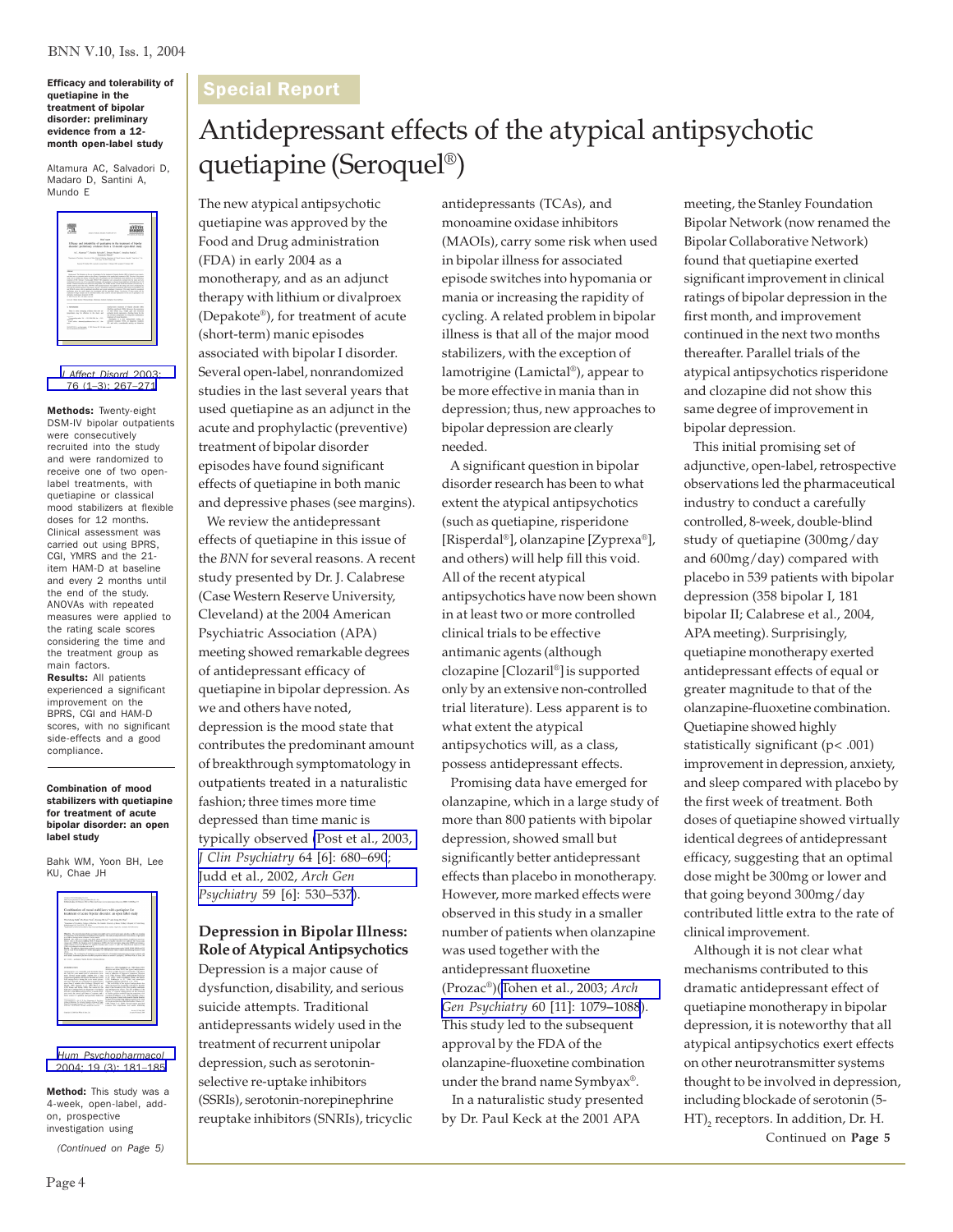## **Quetiapine**

Continued from **Page 4**

Xu et al. have shown that in rodents, quetiapine blocks the reductions in brain derived neurotrophic factor (BDNF) that are induced by repeated stressors [\(Xu et al., 2002;](http://www.ncbi.nlm.nih.gov/entrez/query.fcgi?cmd=Retrieve&db=pubmed&dopt=Abstract&list_uids=11872258) *[Neurosci Lett](http://www.ncbi.nlm.nih.gov/entrez/query.fcgi?cmd=Retrieve&db=pubmed&dopt=Abstract&list_uids=11872258)* 321 [1**–**2]: 65**–**68). This is a particularly interesting finding, because all of the known effective antidepressant modalities (TCAs, MAOIs, second generation antidepressants, and electroconvulsive therapy [ECT]) are capable of increasing BDNF and preventing stress-induced decrements in BDNF in the hippocampus. This finding raises the question as to whether the antidepressant effects of quetiapine are related to this BDNF protective effect or some other mechanism of action.

#### **Clinical Implications**

The new data on olanzapine and quetiapine raise the question as to what are the most effective treatment strategies of bipolar patients with depression breaking through one or more mood stabilizers. Twenty years ago, antidepressants were uniformly added to lithium for problems with depression, although this was not always a successful treatment strategy. Whether the addition of another mood stabilizer—such as lamotrigine, lithium, carbamazepine (Tegretol®), or valproate—would be more effective than an antidepressant has not been adequately addressed and answered in the literature.

 The FDA recently approved lamotrigine for the prevention of depressed, mixed, and manic episodes; therefore, lamotrigine may be a potential useful alternative to antidepressants, particularly given its excellent side-effects profile for bipolar depression (non-sedating, lack of sexual dysfunction), as long as one titrates the dose upward extremely slowly in an attempt to avoid the risk of a severe rash (1 in

#### Preliminary Global Evaluation of Antipsychotics in Bipolar Depresson<sup>1</sup>

| Drug                                                                      | Strength of<br>Evidence as an<br>Antidepressant <sup>a</sup> | Safety Rating:<br>Acute/Chronic <sup>b</sup> | Priority/Utility<br>Rating for<br>Depression <sup>c</sup> | Side effect<br>considerations                                                                                                                                             |
|---------------------------------------------------------------------------|--------------------------------------------------------------|----------------------------------------------|-----------------------------------------------------------|---------------------------------------------------------------------------------------------------------------------------------------------------------------------------|
| <b>Typical Antipsychotics</b>                                             |                                                              |                                              |                                                           |                                                                                                                                                                           |
| Low Potency:<br>Chlorpromazine<br>(Thorazine).<br>Thioridazine (Mellaril) | $\pm$                                                        | C/C                                          | $D -$                                                     | Orthostatic 9 blood<br>pressure; extrapyramidal<br>symptoms (EPS) and tardive<br>dyskinesia (TD)                                                                          |
| <b>High Potency:</b><br>Halopridol (Haldol)                               |                                                              | $A - / C$                                    | D                                                         | EPS and TD, anti-cholinergic<br>treatment often needed                                                                                                                    |
| Molindone<br>(Moban)                                                      | $\overline{\phantom{0}}$                                     | $C/C+$                                       | $\mathbf{C}$                                              | EPS and TD; weight neutral<br>however                                                                                                                                     |
| <b>Atypical Antipsychotics</b>                                            |                                                              |                                              |                                                           |                                                                                                                                                                           |
| Clozapine<br>(Clozaril)                                                   | $++$                                                         | $D/D+$                                       | $C -$                                                     | Weekly white blood cell<br>monitoring, seizures,<br>significant weight gain                                                                                               |
| Risperidone<br>(Risperdal)                                                | $\pm$                                                        | $A- / C-$                                    | D                                                         | 8 Prolactin, 8 EPS at doses<br>$>$ /= 6 mg/day, moderate<br>weight gain                                                                                                   |
| Olanzapine<br>(Zyprexa)                                                   | $(+ + +)^*$                                                  | $B+ / C-$                                    | $C +$                                                     | Sedation, significant weight<br>gain                                                                                                                                      |
| Quetiapine<br>(Seroquel)                                                  | $+++$                                                        | $A - / C$                                    | $B+$                                                      | Sedation, moderate weight<br>gain                                                                                                                                         |
| Ziprasidone<br>(Geodon)                                                   | $(+)^{**}$                                                   | $B/B+$                                       | $B+$                                                      | Activation, no weight gain                                                                                                                                                |
| Aripiprazole<br>(Abilify)                                                 | $(+)^{**}$                                                   | $B+ / A-$                                    | $B+$                                                      | Akathisia, partial agonist at<br>dopamine $(D)_{1,3}$ receptors<br>and serotonin (5-HT) <sub>1A</sub><br>receptors, blocks 5-HT <sub>2</sub><br>receptors, no weight gain |

#### <sup>1</sup> Based on one investigator's opinion (Editor-in-Chief)

<sup>a</sup> = +++, Excellent; based on controlled trials; ++, Good; based on extensive open series; +, Some evidence; mostly case series; ±, Equivocal; — —, may worsen depression; ( ), other ambiguities present; \* FDA-approved in combination<br>with fluoxetine; \*\*, mechanisms of action suggest possible utility in depression.

 $b =$  Grades: A, Excellent; B, Good; C, Fair; D, Poor.

<sup>c</sup> = Grades: A, Highest priority; B, moderately high priority; C, average priority; D, low priority

5000 incidence rate requiring emergency medical treatment and usually hospitalization). Controlled clinical trials indicate that lamotrigine does not increase the incidence rate of switching into mania over that of placebo, and may actually have some preventive effects on manic episodes as indicated in the FDA approval. A randomized comparison of the efficacy of adding an antidepressant vs. lamotrigine to ongoing mood stabilizer therapy is clearly needed.

 The high potency benzodiazepines have been used for anxiety and insomnia breaking through bipolar illness either as a precursor or concomitant to a depressed or manic episode. In many case series, approximately 50% of patients use adjunctive benzodiazepines, usually of the high potency variety such as lorazepam (Ativan®) or clonazepam (Klonopin®). The long-term efficacy

of this approach in augmenting the treatment for bipolar depression has not been well studied or established, however.

 The new evidence of the efficacy of two of the atypical antipsychotics in the depressed phase of the illness provides another alternative to both antidepressants and benzodiazepines. Both olanzapine and quetiapine are moderately sedating and the use of these agents in single nighttime dosing can be useful for addressing problems of insomnia and minimizing problems with daytime sedation. The atypical antipsychotics carry a

range of liabilities for weight gain. Clozapine and olanzapine are the most problematic, risperidone and quetiapine intermediate, and ziprasidone (Geodon®) and aripiprazole (Abilify®) are weight neutral (see table above). Given this asset of the latter two compounds in

Continued on **Page 7**

#### BNN V.10, Iss. 1, 2004

*(Continued from Page 4)*

quetiapine in addition to mood stabilizers. Data on 18 patients fulfilling DSM-IV diagnostic criteria for bipolar I disorder were analyzed. The Young Mania Rating Scale (YMRS), the Hamilton Scale for Depression (HDRS), the Brief Psychiatric Rating Scale (BPRS) and Extrapyramidal Symptom Rating Scale (ESRS) were applied at baseline and at weeks 1, 2 and 4. The Clinical Global Impression scale (CGI) was evaluated at baseline and week 4. Results: The addition of quetiapine produced a statistically significant improvement on the YMRS, HDRS, BPRS and CGI score at week 4 from baseline (p<0.005). Quetiapine was well tolerated, with no subjects discontinuing because of side effects.

#### Quetiapine alone and added to a mood stabilizer for serious mood disorders

Sajatovic M, Brescan DW, Perez DE, DiGiovanni SK, Hattab H, Ray JB, Bingham CR

|                                                                                                                                                                                                                                                                                                                                                                                                                                                                                                                                                                                                                                                                                                                                                                                                                                                                                                                                                                                                                                                                                                                                                                                                                                                                                                                                                                                                                                                                                                                                                                                                                                                                                                                                                                                                                                                                                                                                                         | Quetiazine Alone and Added to<br>a Mood Stubilizer for Serious Mead Disorders                                                                                                                                                                                                                                                                                                                                                                                                                                                                                                                                                                                                                                                                                                                                                                                                                                                                                                                                                                                                                                                                                                                                                                                                                                                                                                                                                                                                                                                                                                                                                                                                                                                                                                                                                                                                                                                                                                                                                                                                                                                                                                                                                                                                                                                                                              |
|---------------------------------------------------------------------------------------------------------------------------------------------------------------------------------------------------------------------------------------------------------------------------------------------------------------------------------------------------------------------------------------------------------------------------------------------------------------------------------------------------------------------------------------------------------------------------------------------------------------------------------------------------------------------------------------------------------------------------------------------------------------------------------------------------------------------------------------------------------------------------------------------------------------------------------------------------------------------------------------------------------------------------------------------------------------------------------------------------------------------------------------------------------------------------------------------------------------------------------------------------------------------------------------------------------------------------------------------------------------------------------------------------------------------------------------------------------------------------------------------------------------------------------------------------------------------------------------------------------------------------------------------------------------------------------------------------------------------------------------------------------------------------------------------------------------------------------------------------------------------------------------------------------------------------------------------------------|----------------------------------------------------------------------------------------------------------------------------------------------------------------------------------------------------------------------------------------------------------------------------------------------------------------------------------------------------------------------------------------------------------------------------------------------------------------------------------------------------------------------------------------------------------------------------------------------------------------------------------------------------------------------------------------------------------------------------------------------------------------------------------------------------------------------------------------------------------------------------------------------------------------------------------------------------------------------------------------------------------------------------------------------------------------------------------------------------------------------------------------------------------------------------------------------------------------------------------------------------------------------------------------------------------------------------------------------------------------------------------------------------------------------------------------------------------------------------------------------------------------------------------------------------------------------------------------------------------------------------------------------------------------------------------------------------------------------------------------------------------------------------------------------------------------------------------------------------------------------------------------------------------------------------------------------------------------------------------------------------------------------------------------------------------------------------------------------------------------------------------------------------------------------------------------------------------------------------------------------------------------------------------------------------------------------------------------------------------------------------|
|                                                                                                                                                                                                                                                                                                                                                                                                                                                                                                                                                                                                                                                                                                                                                                                                                                                                                                                                                                                                                                                                                                                                                                                                                                                                                                                                                                                                                                                                                                                                                                                                                                                                                                                                                                                                                                                                                                                                                         |                                                                                                                                                                                                                                                                                                                                                                                                                                                                                                                                                                                                                                                                                                                                                                                                                                                                                                                                                                                                                                                                                                                                                                                                                                                                                                                                                                                                                                                                                                                                                                                                                                                                                                                                                                                                                                                                                                                                                                                                                                                                                                                                                                                                                                                                                                                                                                            |
|                                                                                                                                                                                                                                                                                                                                                                                                                                                                                                                                                                                                                                                                                                                                                                                                                                                                                                                                                                                                                                                                                                                                                                                                                                                                                                                                                                                                                                                                                                                                                                                                                                                                                                                                                                                                                                                                                                                                                         | Nastin Suicherie, M.D.; Debra W. Europe, M.D.; Della R. Paren, M.D.;<br>See K. Differenced M.G .; Helen Huttab, M.D .; June Rebots Ray J. S.W .;<br>and C. Research Einsbaro, Ph.D.                                                                                                                                                                                                                                                                                                                                                                                                                                                                                                                                                                                                                                                                                                                                                                                                                                                                                                                                                                                                                                                                                                                                                                                                                                                                                                                                                                                                                                                                                                                                                                                                                                                                                                                                                                                                                                                                                                                                                                                                                                                                                                                                                                                        |
| Anderson The Antiquiate and also<br>promotionally as well by the time was for any<br>special builder collect and trade faced at<br>also exclusive and detailed advertised<br><b>Links Local contribution</b> Service<br>beautiful a shot is sold advised a sit-<br>which are thousand built in an Window when<br>Sundays Service couldn't fided an-<br>publicador is apparent primais airfultato.<br>En Australian in Norweger Statistics rate<br>Scratad Mondholm Gordo My 440<br>advertised company's broad entriests.<br>≂<br><b>With an Institute in the way can list</b><br>Link or relations with a link of Augusts<br>Chair Colorado de Andre<br>produced dogs was analyzed with the bird<br>an autor kally has come as from<br>hiera help has 1 kill), achievianina<br>Edith Labin Company (Statut) Scolar-<br>by a company and wide with the forcests.<br>tions has been been help that stream are<br>silving a control was advanced as<br>where first time. Including an<br>Checker by dealers. This based that a street<br>ters must such in this trade all<br>because allowing and it<br>Assole, The policies and heads should be<br>and the subscription is desired assessed<br>deficie form (1944) show instruc-<br>Eds Gold and Supermount in 1974 to 1, 1974.<br>TROUGH AVE ACTUATE AND ST. ROLL<br>Statut Aves Limited Architects business<br>a 1.0 - 10mb antique ha will have a<br><b>Repairing the distribution and continued and</b><br>Attacks The work is \$0 minimizes from pro-<br>MA . Ed Louise Lane, In Albertain<br><b>Sing work will see brink to the</b><br>Couldress, Allympt backets through<br>ate, special deep, and distributed as<br>promptly the state procedure of statement<br>from an involving interesting class<br>stiming with extreme and detection with any<br>advanced company's in and exciting<br>diese Them pollutionals fracture should be<br>called a way automation.<br>A TA France 1981 of the NY | UNDER A 20 year \$1.1 PT Do B Toyle<br>finders for More house twenty cleaned the fire<br>Search, New age Bendi 20, Resident of New York.<br>the first publication and the an increase of finitesia<br>Never product Armed 23 or division in and<br>they than beneficially the more line. Being the<br>homester in dealers with forecasterial from the big<br>G. Earles<br>Fast Air to super them beed as a Manageart at Address<br>and an excellent in Houset 5, and Sultivan Minimum<br><b>External State Co. Science</b><br>Colora of this day but the streams at the child<br>ing al ft. Namus Portland, Aufnahm Hoffing or up used<br>a Rabana St., & 28, and more o're for their<br>Hy Follows Co. Action and more of it for their<br>The said the state and of the same code of<br><b>Carlo Boke</b><br>In American process of functions is great agree to<br>Forest Artists III Aprile by Ally 4.4 House Art<br><b><i><u>RATING of Andrew In Hill Andrew Awards</u></i></b><br>brokers of least to broad booms for 12 in<br><b>SPATINI L. Adulti, Jackmonthera, Jacka, crice in August</b><br>brathand truck the producer during an intention. In<br><b>ENGINEERING ALANG CATALOG</b><br><b>STATE IN WANTED TO THE TABLE</b><br>Sprit Algebra Aires Andra Art, Denna Austal<br>make Many choice, throwing materials<br>$-$<br>today delight in a more subject booth endings.<br>will monitored behinds and moniality "in \$200.<br>By acquisit factor of higher deader in the Union.<br>how we released a le BTTA for a departed at<br>by students in red contingent stop," while an-<br>processed 11th of relationship with leader downloads for<br><b>Broad Thirty and packful yet models</b><br>who as not people percentage of the formula for the<br>proprie for your is worker should not an<br>additionly many individuals with highly discolar as-<br>actions assistant constraint and acts columns." These<br>salary ofte hot story and particle in Sectionist and<br>beauty characteristics advertise access<br>consists marked in majority with analysis must making.<br>as the shades during the second complete that a second<br>the long was made after he assumed to tracking parlament<br>along appearance have preceded advantagedly to star-<br>but confidentially work. <sup>12</sup> Floor industry as the<br>produced a department of the con- |
|                                                                                                                                                                                                                                                                                                                                                                                                                                                                                                                                                                                                                                                                                                                                                                                                                                                                                                                                                                                                                                                                                                                                                                                                                                                                                                                                                                                                                                                                                                                                                                                                                                                                                                                                                                                                                                                                                                                                                         | contains Minerally she published includes with                                                                                                                                                                                                                                                                                                                                                                                                                                                                                                                                                                                                                                                                                                                                                                                                                                                                                                                                                                                                                                                                                                                                                                                                                                                                                                                                                                                                                                                                                                                                                                                                                                                                                                                                                                                                                                                                                                                                                                                                                                                                                                                                                                                                                                                                                                                             |

*[J Clin Psychiatry](http://www.ncbi.nlm.nih.gov/entrez/query.fcgi?cmd=Retrieve&db=pubmed&dopt=Abstract&list_uids=11681770)* 2001; [62 \(9\): 728–732](http://www.ncbi.nlm.nih.gov/entrez/query.fcgi?cmd=Retrieve&db=pubmed&dopt=Abstract&list_uids=11681770)

Method: Participants in the study were inpatients or outpatients with a DSM-IV diagnosis of bipolar or schizoaffective disorder. Baseline psychopathology was evaluated with the Brief Psychiatric Rating Scale (BPRS), the Young Mania Rating Scale (YMRS), and the Hamilton Rating Scale for Depression (HAM-D). Involuntary movements were rated with the Simpson-Angus Neurologic Rating Scale. Quetiapine was added on an openlabel basis and increased to optimum clinical dosage. Psychopathology and Abnormal Involuntary Movement Scale ratings were repeated weekly for the first 4 weeks and then again at weeks 8 and 12.

*(Continued on Page 7)*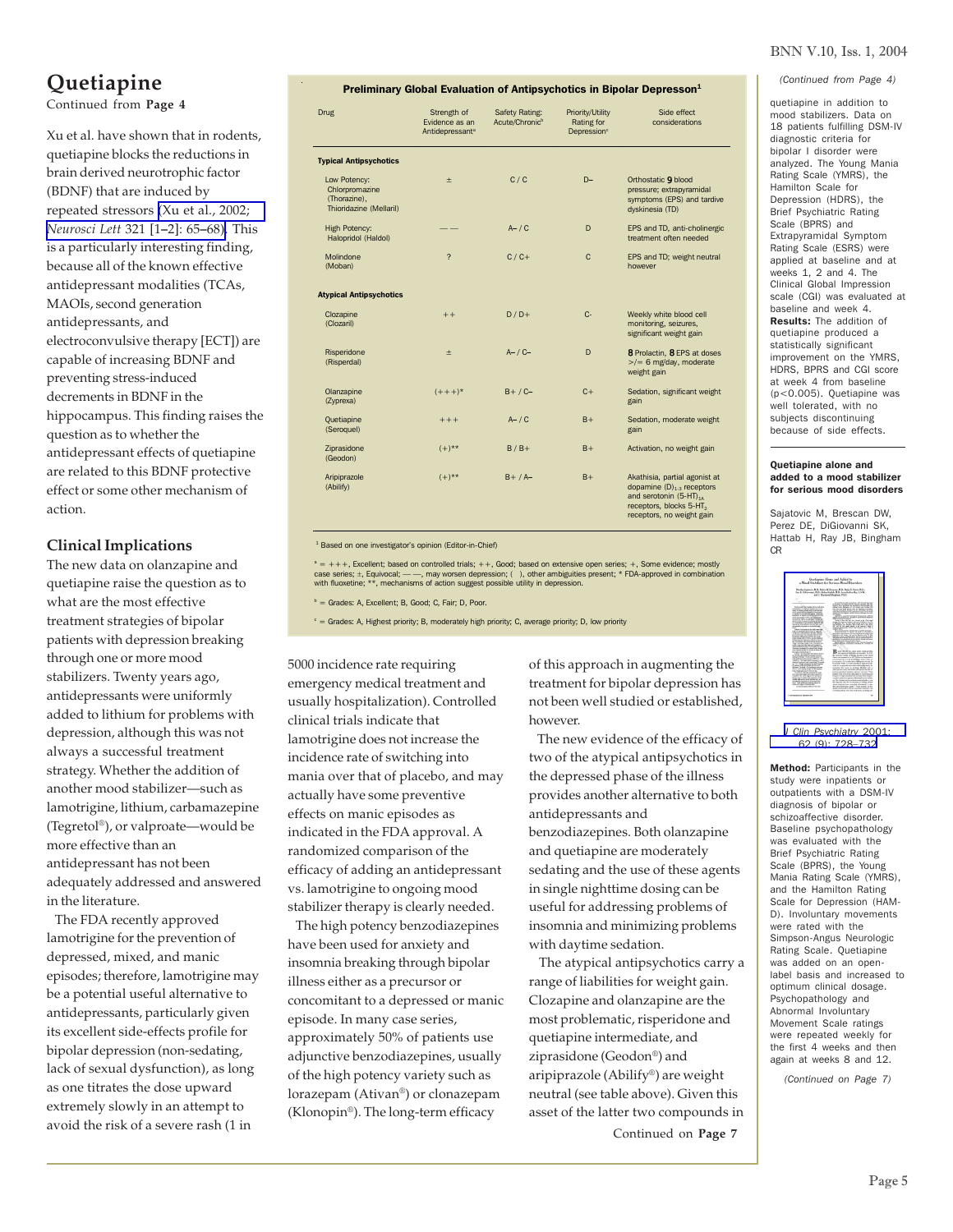# Other Data on Quetiapine from the 2004 American Psychiatric Association (APA) Meeting

*There were over 60 presentations concerning some aspect of the new atypical antipsychotic quetiapine (Seroquel®) at this year's APA meeting. Below are selected highlights from those presentations.*

#### **Efficacy in Bipolar Disorder**

In addition to the randomized, double-blind, placebo-controlled trial of quetiapine (300 mg and 600 mg/day) versus placebo noted in the article on page 4, other presentations on quetiapine and bipolar disorder were given at the meeting. An analysis of the **antianxiety effects** of quetiapine in the Calabrese et al. study from the APA meeting by Dr. W. Macfadden (AstraZeneca Pharmaceuticals, Wilmington, Delaware) found that quetiapine was significantly more effective than placebo and well tolerated in the treatment of anxiety symptoms in patients with bipolar depression, as measured on the Hamilton Rating Scale for Anxiety. Preliminary results from an ongoing 8-week, open-label trial of adjunctive quetiapine (dose range 50*–*400 mg/day) in adult **bipolar I or bipolar II depression** were presented by Dr. R. Milev (PCC, Ontario, Canada) and coinvestigators. Of the five patients who have completed the eight weeks of treatment, a significant drop in depression rating scores occurred by week 4, and an even greater reduction by week 8.

 Dr. M. Carta (University of Cagliari, Italy) and colleagues evaluated open-label quetiapine in the **long-term adjunctive treatment** of refractory bipolar I disorder. Twenty-one bipolar I outpatients inadequately responsive to standard treatments were treated with adjunctive quetiapine (average dose 518 mg/day) for 26*–*78 weeks (13 patients > 52 weeks). Highly significant differences in overall relapse rates between before versus during quetiapine treatment were found, as well as in relapse rates into a manic/mixed episode, and in relapse rates into a depressive episode. An overall clinical score showed a significant improvement during quetiapine treatment, and remained significant for improvement over a 52-week maintenance period.

 A number of studies presented at the meeting involved quetiapine and **bipolar mania**. Dr. J. Goldberg (Zucker Hillside Hospital, New York) found that the average doses of quetiapine in responders in doubleblind studies of mania were (on average) 598 mg/day in monotherapy, and 584 mg/day when quetiapine was used in combination with lithium or divalproex (Depakote®). A study comparing quetiapine with divalproex sodium for the treatment of acute mania by Dr. D. Fleck (University of Cincinnati) found that quetiapine and divalproex sodium were equally effective for treating mania, but quetiapine was more effective in reducing depressive symptoms.

 Two randomized, placebo-controlled, double-blind studies by Dr. R. McIntyre (University of Toronto) evaluated the efficacy of quetiapine for acute mania in patients with bipolar I disorder; one study examined quetiapine **alone** (up to 800 mg/day for 12 weeks), and another study examined quetiapine **in combination with lithium** (0.7*–*1.0 mEq/L, for three weeks) **or divalproex** (50*–*100 g/mL for six weeks); quetiapine monotherapy and in combination were more effective than placebo from the first week of treatment onward. In these same two studies, Dr. H. Nasrallah (University of Cincinnati) found that adverse side effects (including akathisia, the inability to sit still) of quetiapine monotherapy were no different from placebo, and that adverse events with quetiapine plus lithium or divalproex were no different from lithium or divalproex monotherapy.

#### **Mechanisms of Action**

Dr. A. Baskys (VA Health Care Systems, Long Beach, California) et al. investigated the effects of quetiapine on **neuronal survival** in rats, and found that in two cell death models, quetiapine was neuroprotective (reduced cell death). The authors believe that this property of quetiapine may contribute to its efficacy in treating psychoses of dementia.

 Dr. X. Li (University of Saskatchewan, Canada) and co-investigators examined the effects of quetiapine, clozapine (Clozaril®), and haloperidol (Haldol®) on **cell growth, cell mortality**, glial fibrillary acidic protein (GFAP) expression, and glial cell-derived

neurotrophic factor (GDNF) release in rat C6 glioma cells. Dr. Li et al. found that: (a) C6 cell number was reduced by quetiapine and clozapine; (b) none of the antipsychotics increased cell mortality; (c) only quetiapine decreased GFAP protein levels significantly; and (d) all three antipsychotics increased GDNF release in varying doses. These authors concluded that quetiapine may be useful for regulating astrogliosis (an abnormal increase in the number of astrocytes due to the destruction of nearby neurons) that occurs after brain injury and in some neurodegenerative diseases.

 The effects of quetiapine on **cortisol** in healthy volunteers were studied by Dr. S. Cohrs (University of Goettingen, Germany) and co-investigators, who found that acute administration of low doses of quetiapine in an acoustic stress paradigm in humans reduced the total amount of cortisol excretion and urinary cortisol excretion. These results have recently been published ([Cohrs et al., 2004;](http://www.ncbi.nlm.nih.gov/entrez/query.fcgi?cmd=Retrieve&db=pubmed&dopt=Abstract&list_uids=14735295) *Psychopharmacol* 174 [\[3\]: 414](http://www.ncbi.nlm.nih.gov/entrez/query.fcgi?cmd=Retrieve&db=pubmed&dopt=Abstract&list_uids=14735295)*–*420).

 In a retrospective chart review of 70 male youth patients at a residential treatment center, Dr. P. Kymissis (Manhasset, New York) and colleagues found that in 50 patients taking risperidone (Risperdal®) and in 20 taking quetiapine, **serum prolactin** levels increased in 68% on risperidone and in 20% on quetiapine; duration of treatment was not associated with prolactin levels.

#### **Side Effects**

One of the well-known side effects of quetiapine is **somnolence** (sleepiness, drowsiness). Dr. J. Goldstein (AstraZeneca Pharmaceuticals) and Dr. K. Zhong retrospectively analyzed data from 76 different trials involving quetiapine (12 placebo-controlled) for reports of somnolence. They found that out of 7,894 patients treated, 25.5% reported somnolence, 62% of which resolved by the end of treatment. Somnolence in these cases was mild or moderate in 94.9%.

Continued on **Page 8** Continued on **Page 7** A large case-controlled study of the use of second-generation antipsychotics (clozapine, risperidone, olanzapine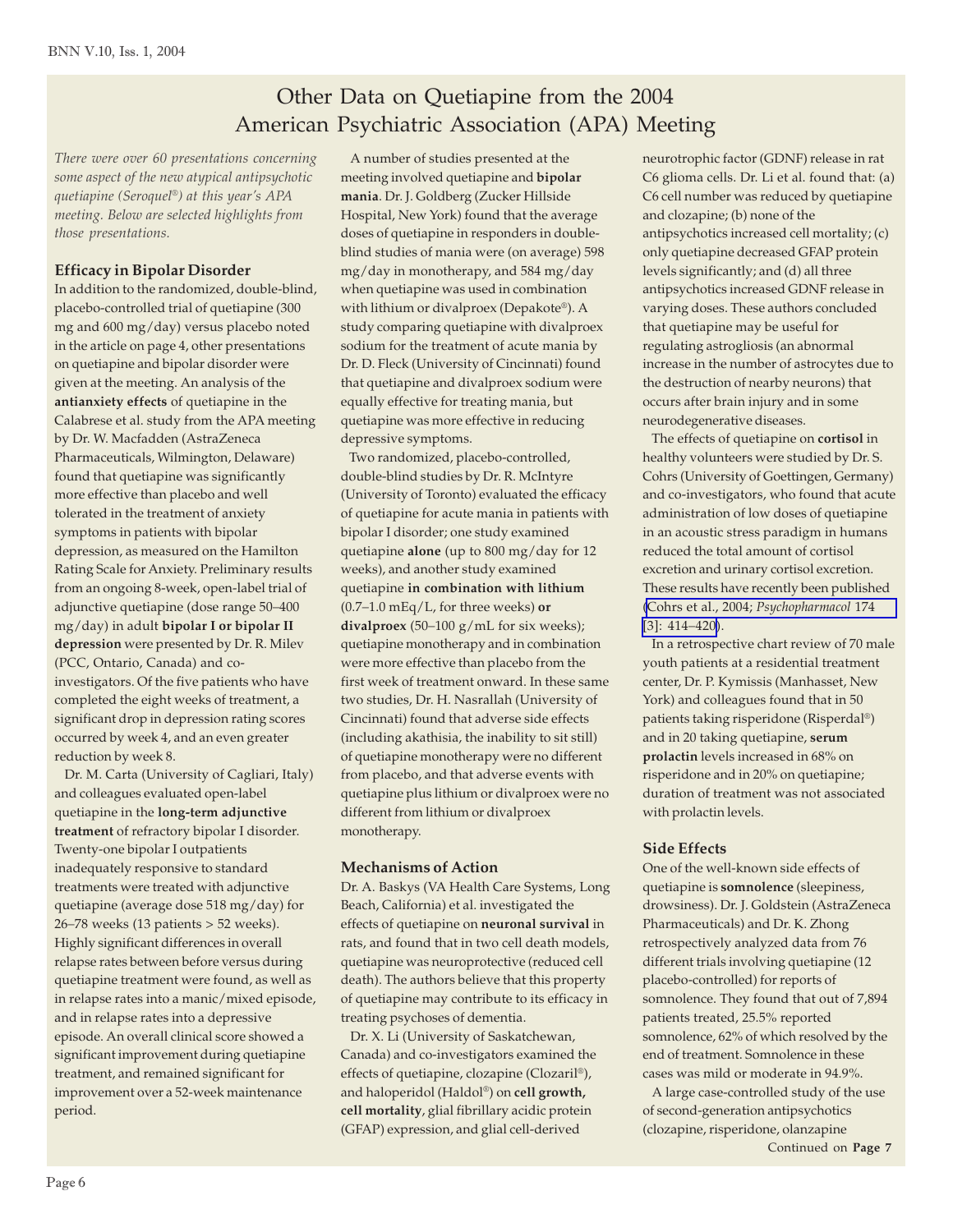## Quetiapine Data

Continued from **Page 6**

[Zyprexa®], and quetiapine) and the incidence of **diabetes mellitus** was undertaken by Dr. L. Citrome (Nathan Kline Institute, New York) et al. In 7,546 patients who were hospitalized for at least 60 days and not prescribed anti-diabetic medication in the past, statistically significant elevations in risk for diabetes were observed for those patients taking clozapine, quetiapine, and more than one second-generation antipsychotic. Results from a larger sample from this study have recently been published [\(Citrome et al., 2004;](http://www.ncbi.nlm.nih.gov/entrez/query.fcgi?cmd=Retrieve&db=pubmed&dopt=Abstract&list_uids=15345760) *[Psychiatric Serv](http://www.ncbi.nlm.nih.gov/entrez/query.fcgi?cmd=Retrieve&db=pubmed&dopt=Abstract&list_uids=15345760)* 55 [9]: 1006*–*1013).

 However, another study of the association between **diabetes** and treatment with risperidone, olanzapine, quetiapine, or conventional antipsychotics found different results. Dr. F. Gianfrancesco (Hecon Associates, Montgomery Village, Maryland) and associates reviewed his published data [\(Gianfrancesco et](http://www.ncbi.nlm.nih.gov/entrez/query.fcgi?cmd=Retrieve&db=pubmed&dopt=Abstract&list_uids=12920407) al., 2003; *[J Clin Psychopharmacol](http://www.ncbi.nlm.nih.gov/entrez/query.fcgi?cmd=Retrieve&db=pubmed&dopt=Abstract&list_uids=12920407)* 23 [\[4\]: 328](http://www.ncbi.nlm.nih.gov/entrez/query.fcgi?cmd=Retrieve&db=pubmed&dopt=Abstract&list_uids=12920407)*–*335) that assessed claims data for over 6,000 patients with psychosis treated with antipsychotics. The study screened for preexisting diabetes, identification of diabetes with prescription claims only, and requirement of antipsychotic monotherapy, to better control for confounding influences. Under a weaker study design, all antipsychotics were associated with significantly higher odds of diabetes relative to patients untreated with antipsychotics. But under the stronger study design criteria noted above, relative odds of risperidone and quetiapine declined, becoming statistically insignificant, while odds ratios for

diabetes with olanzapine and conventional antipsychotics increased and remained significant.

#### **Use in Other Disorders**

A study by Dr. J. Doree (Hospital P. Legardeur, Repentigny, Canada) et al. investigated the effects of augmenting antidepressant treatments using quetiapine or lithium in patients with **treatmentresistant major depression** (eight patients in each group). This 8 week, single-blind study found that with both quetiapine and lithium, depression significantly improved, but to a greater extent with quetiapine; a greater number of patients responded to treatment (88% vs. 50%) and were in remission (88% vs. 38%) in the quetiapine group compared with the lithium group, respectively.

 The adjunctive use of quetiapine with **cognitive-behavior therapy** (CBT) was evaluated by Dr. Y. Chaput (McGill University, Montreal, Canada) and colleagues in 30 patients who had experienced at least two 8-week treatments with two different classes of antidepressants at maximal dosages. After a 3-week lithium augmentation phase, nonresponders were withdrawn from all antidepressant medication and randomized to either CBT (12 weekly sessions) + placebo or CBT + quetiapine (25 mg/day, titrated up to a maximum of 400 mg/ day). Twenty-two patients failed lithium augmentation, and were randomized (11 in each group). CBT significantly improved all efficacy variables at endpoint by up to  $25\%$ , but the CBT + quetiapine group showed significant improvement in all rating scale scores, whereas the CBT + placebo group did not.

**Quetiapine**

Continued from **Page 5**

the long-term maintenance of bipolar illness, these agents (ziprasidone and aripiprazole) are being

increasingly used clinically for inadequately-stabilized bipolar patients, despite the current lack of formal efficacy studies for bipolar depression.



Readers have asked us to provide definitions for some technical or medical terms we often use in the context of describing bipolar disorder research. Here are a few terms used in this and other issues of the *BNN* and their meanings in the context of bipolar disorder research.

euthymia Without any hypomanic, manic, depressive, or other negative mood symptoms; balanced, stable.

**open-label** A study in which there is no control or placebo group; typically used in pilot studies; non-blind.

mixed symptoms Symptoms of both mania and depression at the same time.

controlled trial A study in which there is a control group given the alternative medication or treatment (such as a placebo) on a double-blind basis, instead of the primary treatment being investigated.

odds ratio A statistical term, meaning the ratio of the odds of an event occurring in one group to the odds of it occurring in another group, or to a data-based estimate of that ratio.

naturalistic A term usually referring to studies in which the investigator passively observes the course of illness in patients as conventionally treated.

comorbidity Occurrence of more than one disease or illness at one time.

adjunctive Essentially means "together with;" used in research to describe one treatment added-on to another.

 *Note: A highly-personalized (by the editor) overall utility grade is offered in the table on page 5 in an effort to integrate the limited, preliminary available data on potential efficacy and long-term tolerability. Many other clinicians and investigators would rate these drugs differently, especially if they were relying solely on randomized controlled clinical trials that have been considered the gold standard for strict evidence-based medicine*.

*(Continued from Page 5)*

Results: Ten individuals with bipolar disorder and 10 with schizoaffective disorder received quetiapine therapy. Overall, patients improved, with significant improvement in BPRS  $(p < .001)$ , YMRS  $(p = .043)$ , and HAM-D scores  $(p = .002)$ . Simpson-Angus score also significantly decreased ( $p =$ .02). Overall, quetiapine was well tolerated by patients in this group with serious mood disorders. The mean +/- SD quetiapine dose was 202.9 +/- 124.3 mg/day (range, 50-400 mg/ day). Mean weight gain was 10.9 lb (4.9 kg).

#### Use of quetiapine in bipolar disorder: a case series with prospective evaluation.

Suppes T, McElroy SL, Keck PE, Altshuler L, Frye MA, Grunze H, Leverich GS, Nolen WA, Chisholm K, Dennehy EB, Post RM

|                                                                                                                                                                                                                                                                                                                                                                                                                                                                                                                                                                                                                                                                                                                                                              | <b>Maria Bandiers</b> (St.)                                                                                                                                                                                                                                                                                                                                                                                                                                                                                                                                                                                                                                                                                                                          |  |  |
|--------------------------------------------------------------------------------------------------------------------------------------------------------------------------------------------------------------------------------------------------------------------------------------------------------------------------------------------------------------------------------------------------------------------------------------------------------------------------------------------------------------------------------------------------------------------------------------------------------------------------------------------------------------------------------------------------------------------------------------------------------------|------------------------------------------------------------------------------------------------------------------------------------------------------------------------------------------------------------------------------------------------------------------------------------------------------------------------------------------------------------------------------------------------------------------------------------------------------------------------------------------------------------------------------------------------------------------------------------------------------------------------------------------------------------------------------------------------------------------------------------------------------|--|--|
| Use of quetispine in bipolar disorder; a case series with<br>consumption evaluation<br>7. Rooms S. L. McDroy P. E. Kenk L. Alabaim M. A. Pan. H. Grocer.<br>B. S. Lewish, N. A. Rober, K. Chiatrolog, E. S. Dennely and R. St. Poul.                                                                                                                                                                                                                                                                                                                                                                                                                                                                                                                         |                                                                                                                                                                                                                                                                                                                                                                                                                                                                                                                                                                                                                                                                                                                                                      |  |  |
| Subscribe 1 for these interacted unit subscri-<br><b>EXCLUSIVE CONTRACTOR IN A STATE OF THE</b><br>A PARTICIPATE FOLLOWS CREW CLASSIFIED<br>al Mitch classed Museuman expanded.<br>all the will be streets of wheth the Rates to Just-<br>sings that money be its finish behind a sense<br>for frank these (215-57). Subdivisions of any<br>being them (60) shocks before changes a controller<br>processed in 1984 to the profile and<br>pulleted probates believial beta depth to<br>excellent builds themesters are all the first time<br><b>Carlo all Allinson at Allinson</b>                                                                                                                                                                           | <b>Dealers Scalin-Selected as \$15, \$10.00</b><br><b>Brook Suite Avenue and a capital distance.</b><br>CTV-HEARS TRINING SHOW the same<br><b><i>Product of the American States</i></b><br>The process of country speculate Appe of the copy.<br>Department of the control of the Control of the<br><b>Arrest and the article in the company's</b>                                                                                                                                                                                                                                                                                                                                                                                                   |  |  |
| The story are of the strategy substitution, which as<br>experience with no policy floor in different state, or<br>home made alone a de money of<br>hair day thought a c 2021 hour an-<br>moderns on an important postman states the<br>mines als an ages with warbots Factories at<br>a schoolcoal strend was will be infinite by<br>with our five also must not a chosen sell.<br>domestic charters have more associated could be<br><b>South Alexandra</b><br>Business with other manual potentialist white-<br>studies a street board and a stredie did of excitation<br>more shades which is support to an electronic                                                                                                                                    | flood sign amount and a constant months<br>produced with a new offenses as prove publica-<br>A True May May Ale, 1 Awdres 6th, but<br>A third time theme middle to had-<br>Books (2018); Louish e.g. fact, Tu-1708.<br>Bobyl Chevy 30 percent the production<br>attains of the card by the case. If he<br>Europeania kada daula salasi politik pe-<br>more which discussed 15 are pulseless which at a<br>propositions booted and a second exchange of<br>statut company, a resonance of 2 mode of gas tapice.<br>excess and an expresse schools show. The<br>painter work on Advertising the restal factor should<br>a ca subside we did a verte public                                                                                             |  |  |
| Announced a reading stand meanwheat the<br>explorate forms their a.g. 2001 Additionally<br>nour durintended state industry deposits.<br>is proclame a in politically send blood or<br>determ from observations in the convenience of the<br>ally of statistic agents as excess processor in Mine-<br>and that this designed in home of company<br>schuldingsframmen als all electromagnet<br>a minimum liminum with an instead field of<br><b>Brown construction of the</b><br>To high marketing this lanes, we content to consequent to:<br>that with at delivery who had summary secure<br>allot a capia manno visi hoa blood<br>a a seatistic diamon someon make boom as<br>At Those Routing Haveley, Newton Publi<br>FRE-REGISTER A.K. BELLE AND ALCOHOL | <b>County</b><br>All Clusters' monity egring queliptie institute<br>non-dispositionly haven taken to generate the ge-<br>on in the new Childrenbe and a new city<br>with the of the distinguism framer parallel de-<br>purpose when bother work there includes<br>welcom and diffusion disease and excess sense<br>scoting in Amy are who sections ager. The<br>Busine of shares la real debate at the probabilities.<br>an asketo as clearly a core on affect than<br>(8) Arena we can contribut before and solar<br>Apply & colorate to An experience subsent<br>\$10.00 AM have at \$1.000 Safety Automotive<br>EM Anni Asion deal a litter App Ld N.<br>proved Hodes Association Informations<br>the to digest of other dedictries. On months of |  |  |
| the child name is in hired assistant<br><b><i>SE CA STAGERS TO CALL</i></b>                                                                                                                                                                                                                                                                                                                                                                                                                                                                                                                                                                                                                                                                                  | www.search.com amazing and it has<br>to a new agent owners.                                                                                                                                                                                                                                                                                                                                                                                                                                                                                                                                                                                                                                                                                          |  |  |

*[Int Clin Psychopharmacol](http://www.ncbi.nlm.nih.gov/entrez/query.fcgi?cmd=Retrieve&db=pubmed&dopt=Abstract&list_uids=15107662)* [2004; 19 \(3\): 173–174](http://www.ncbi.nlm.nih.gov/entrez/query.fcgi?cmd=Retrieve&db=pubmed&dopt=Abstract&list_uids=15107662)

Methods: Quetiapine, a new atypical antipsychotic, was added to ongoing treatment of bipolar I outpatients (n=15) for symptoms of illness (mood lability, irritability, psychosis and/or difficulty sleeping). Results: All evaluations were prospectively obtained, with the majority of patients (n=9) showing much or very much improvement on the Clinical Global Impression for Bipolar Disorder (CGI-BP). Somatic complaints were limited. Mean (SD) duration before changes in medication regimens was 134 (100) days.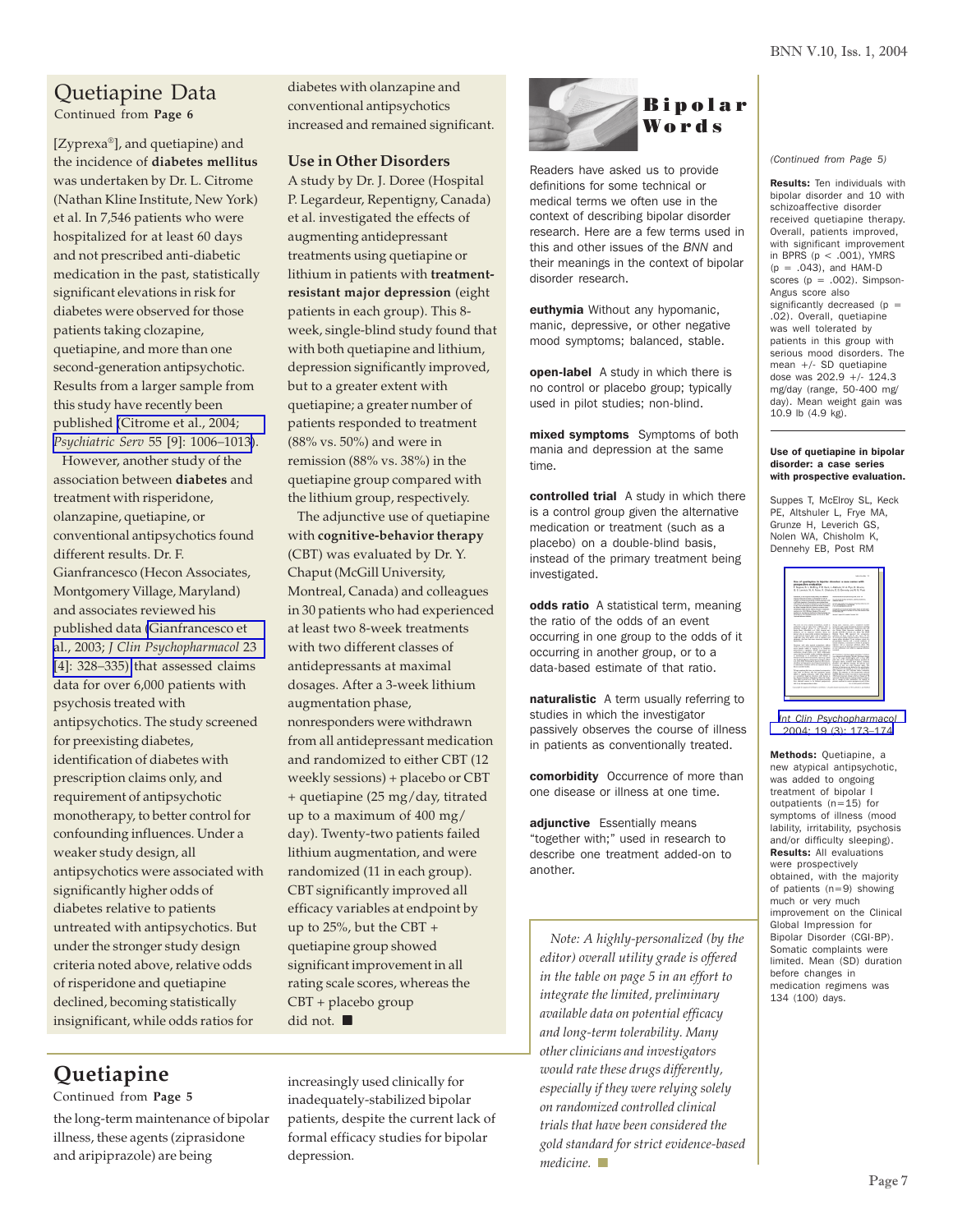#### Biological Psychiatry Continued from **Page 3**

 Dr. S. Kaur (University of Texas Health Science Center at San Antonio) and colleagues investigated corpus callosum signal intensity in the brains of 16 children and adolescents (average age 15.5 years) with bipolar illness. Similar to findings in adult bipolar patients, these investigators found significantly lower corpus callosum signal intensity in bipolar patients. Interestingly, among the 13 healthy control subjects who received four weeks of lithium

that protein expression levels of MARCKS were significantly increased in platelets of bipolar patients; and that protein expression levels of CREB (which is activated by PKC) were significantly lower in neutrophils of bipolar patients. The authors proposed that these findings suggest an abnormality of PKC in bipolar patients, which may lead to further abnormalities of phosphorylation of MARCKS and levels of CREB.

 Dr. J. Crayton (Loyola Medical School, Illinois) and Dr. W. Walsh studied zinc and copper circulating blood levels in 574

"Although it was a small study involving only 21 [bipolar depressed] patients for six weeks, 60% of the patients taking pramipexole versus 9% of those on placebo responded."

treatment after an initial MRI scan, there were no significant effects of lithium administration in signal intensity.

 Protein kinase C (PKC), a regulatory enzyme involved in important neuronal functions and a key component of the phosphoinositide signaling system, may be a target of therapeutic actions of mood stabilizing drugs. However, direct evidence of PKC involvement in bipolar disorder is not available. Dr. G. Pandey (University of Illinois at Chicago) et al. studied PKC, as well as myristoylated alanine-rich C-kinase substrate (MARCKS, a key substrate for phosphorylation by PKC), phospholipase C (PLC), and cyclic response element binding protein (CREB, a transcription factor), in the platelets and neutrophils of patients with bipolar disorder during a drugfree baseline period. They found that PKC and PLC activity was significantly decreased in platelets from bipolar patients;

women and 328 men with a primary complaint of depression. These investigators found that overall, women had significantly higher copper levels than men, but that zinc levels were not significantly different between the sexes. Depressed women had significantly higher copper levels than non-depressed women, but there were no differences in zinc levels. Higher copper levels were most clearly associated with a history of post-partum depression.

#### **New Treatments**

New data of Dr. S. Kendell (Yale University) showed statistically significant antidepressant effects of the N-methyl-D-aspartate (NMDA) antagonist riluzole (Systemic®) as an adjunctive treatment for patients with treatment-refractory depression at doses of 50 mg twice a day.

 *Results from this 12-week, openlabel study parallel those of a previous study by [Zarate et al.](http://www.ncbi.nlm.nih.gov/entrez/query.fcgi?cmd=Retrieve&db=pubmed&dopt=Abstract&list_uids=14702270) [\(2004; Am J Psychiatry 161 \[1\]:](http://www.ncbi.nlm.nih.gov/entrez/query.fcgi?cmd=Retrieve&db=pubmed&dopt=Abstract&list_uids=14702270)*

*[171–174\),](http://www.ncbi.nlm.nih.gov/entrez/query.fcgi?cmd=Retrieve&db=pubmed&dopt=Abstract&list_uids=14702270) indicating positive antidepressant effects of riluzole in 19 treatment-resistant patients. These data add to the growing support that weak inhibition of glutamate NMDA receptor activity (such as in riluzole) could be associated with antidepressant effects. Further controlled studies are clearly needed and indicated.*

 A randomized, controlled trial comparing electroconvulsive therapy (ECT) with repetitive transcranial magnetic stimulation (rTMS) by Dr. D. McLoughlin (Institute of Psychiatry, London) found a marked reduction in depression rating scale scores in both groups, with no difference between ECT and rTMS. ECT was performed using the stimulus dosing method, and a course length decided by the referring physician; rTMS was applied to the left dorsolateral prefrontal cortex at 20 trains a day, 5 seconds at 10 Hz, and 110% of motor threshold.  *This marks the fourth randomized study showing equal efficacy of ECT and rTMS. Though there is considerable controversy about the overall effectiveness of rTMS compared with ECT, this series of four randomized studies provides highly suggestive evidence that attempting rTMS (if available) prior to a trial of ECT would be worth consideration. Moreover, a recent cost-benefit and risk analysis by Kozel and associates [\(Kozel et al.,](http://www.ncbi.nlm.nih.gov/entrez/query.fcgi?cmd=Retrieve&db=pubmed&dopt=Abstract&list_uids=15162090) [2004; CNS Spectrums 9 \[6\]: 476](http://www.ncbi.nlm.nih.gov/entrez/query.fcgi?cmd=Retrieve&db=pubmed&dopt=Abstract&list_uids=15162090)*– *[482\)](http://www.ncbi.nlm.nih.gov/entrez/query.fcgi?cmd=Retrieve&db=pubmed&dopt=Abstract&list_uids=15162090) also suggested the potential utility of rTMS in this regard. However, it should be noted that rTMS is not yet available to the general public because the apparatus is not FDA-approved for use outside of specific controlled experiments.*

Previous work of Dr. J. Goldberg et al. [\(2004;](http://www.ncbi.nlm.nih.gov/entrez/query.fcgi?cmd=Retrieve&db=pubmed&dopt=Abstract&list_uids=14992985) *Am J Psychiatry* [161 \[3\]: 564–566\)](http://www.ncbi.nlm.nih.gov/entrez/query.fcgi?cmd=Retrieve&db=pubmed&dopt=Abstract&list_uids=14992985) suggested significant effects of the dopamine agonist pramipexole (Mirapex®) in bipolar depression. Similar

results were reported by Dr. J. Singh (NIMH, Bethesda, Maryland) et al. in a doubleblind, placebo-controlled trial of pramipexole in bipolar II depression. Although it was a small study involving only 21 patients for six weeks, 60% of the patients taking pramipexole versus 9% of those on placebo responded. Full results of this study were recently published [\(Zarate et al., 2004;](http://www.ncbi.nlm.nih.gov/entrez/query.fcgi?cmd=Retrieve&db=pubmed&dopt=Abstract&list_uids=15219473) *Biol Psychiatry* [56 \[1\]: 54](http://www.ncbi.nlm.nih.gov/entrez/query.fcgi?cmd=Retrieve&db=pubmed&dopt=Abstract&list_uids=15219473)*–*60).

 *These data are of considerable interest because the dopamine-active antidepressant bupropion (Wellbutrin®) is widely used in the treatment of bipolar patients by clinicians because of its generally positive side-effects profile, equivalent efficacy to other antidepressant modalities, and possible decreased switch rate compared with older tricyclic antidepressants such as desipramine (Norpramine*®)*. In contrast to bupropion, which is an indirect dopamine agonist (it increases levels of dopamine in the caudate and ventral striatum of animals upon acute and chronic administration), pramipexole is a direct agonist, since it stimulates dopamine receptors* (both those of the  $D_{_2}$  and  $D_{_3}$ *subtype). These studies suggest the possibility that direct dopamine agonism of D2 and D3 receptors, as adjunctive treatment to mood stabilizers such as lithium and valproate (Depakote*®)*, could provide another route to antidepressant response in patients with bipolar illness.*

 Dr. M. Pavuluri (University of Illinois at Chicago) conducted a 6-month, open-label trial examining the safety and efficacy of two combination therapies for manic or mixed episodes of pediatric bipolar disorder: divalproex sodium and risperidone (Risperdal®), or lithium and risperidone. In 37 bipolar patients (ages 5–18) in

Continued on **Page 10**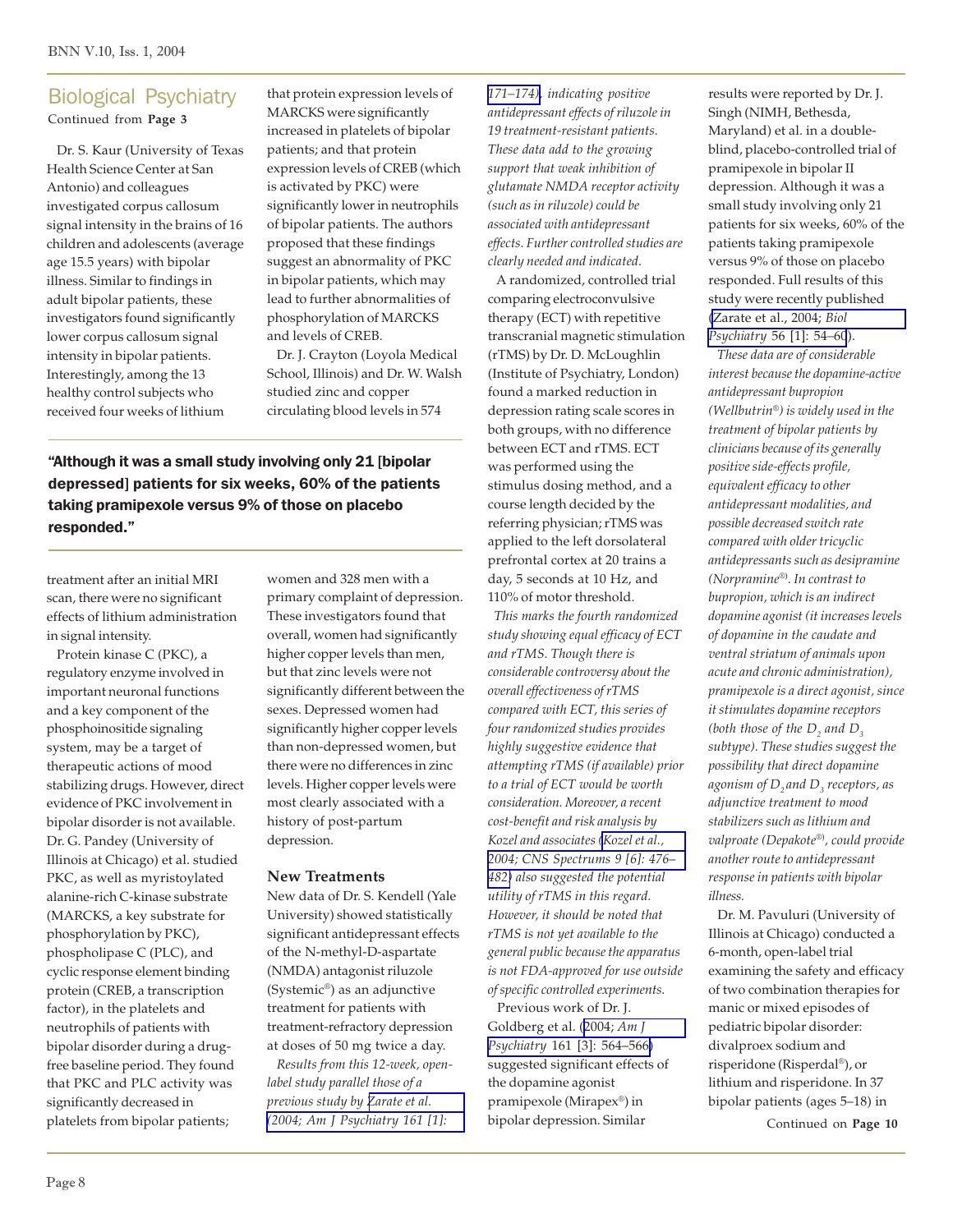## Pediatric Bipolar

Continued from **Page 1**

 *Similar to the pharmacological treatment of adult bipolar disorder, the approach to childhood and adolescent bipolar disorder typically involves polypharmacy, and in many instances, very complex combination therapy. These data also parallel those of Kowatch and collaborators [\(2003;](http://www.ncbi.nlm.nih.gov/entrez/query.fcgi?cmd=Retrieve&db=pubmed&dopt=Abstract&list_uids=12788243) [Biol Psychiatry 53 \[11\]: 978–984\)](http://www.ncbi.nlm.nih.gov/entrez/query.fcgi?cmd=Retrieve&db=pubmed&dopt=Abstract&list_uids=12788243) in childhood bipolar disorder, indicating that it often takes several mood stabilizers, in combination, to adequately treat the illness, and occasionally after mood stabilization, small doses of psychomotor stimulants are also necessary to treat residual comorbid ADHD.*

 Dr. T. Wilens (Massachusetts General Hospital) presented convincing data from his research showing that adolescents (ages 11- 18) with bipolar illness were at markedly increased risk for developing a substance abuse disorder. Compared with controls (nonbipolar adolescents) in his study, there was a four-fold increased risk of cigarette smoking (5% vs. 20%), a six-fold increased risk of developing alcohol-related problems (4% vs. 25%), and a nine-fold increased risk of having substance abuse (2% vs. 18%). The children in this study had an average age of onset of 7.4 years, 8.4 years of age at first treatment, and were 13.3 years of age on average during this study. More complete results from this study were just recently published [\(Wilens et al.,](http://www.ncbi.nlm.nih.gov/entrez/query.fcgi?cmd=Retrieve&db=pubmed&dopt=Abstract&list_uids=15502597) 2004; *[J Am Acad Child Adolesc Psychiatry](http://www.ncbi.nlm.nih.gov/entrez/query.fcgi?cmd=Retrieve&db=pubmed&dopt=Abstract&list_uids=15502597)* 43 [\[11\]: 1380](http://www.ncbi.nlm.nih.gov/entrez/query.fcgi?cmd=Retrieve&db=pubmed&dopt=Abstract&list_uids=15502597)*–*1386).

 *These data reinforce the importance of treating adolescent-onset bipolar illness as a very high risk factor for comorbid substance abuse. Attempting to avert such substance abuse comorbidities in bipolar children and adolescents would be indicated in an effort to prevent a more severe and complicated course of illness associated with this substance abuse comorbidity.*

 The psychopathology of 117 offspring of parents with bipolar disorder compared with the offspring of 171 non-affectively ill control subjects was studied by Dr. A. Henin and colleagues (Massachusetts General Hospital). The mean age of the children in the study was 13.5 years. In the children of the controls versus the children of the bipolar parents, there was a 13% vs. a 39% incidence rate of depression (odds ratio 4.4), respectively; a 2% vs. 20% incidence rate of bipolar illness (odds ratio 13.9); a 22% vs. 41% incidence rate of any anxiety diagnosis (odds ratio 2.6); an 8%

vs. 22% incidence rate of ADHD (odds ratio 3.4); and a 4% vs. 28% incidence rate of oppositional defiance disorder (ODD) (odds ratio 8.9). Thirty-one percent of these patients required special classes for schooling.

 *This study emphasizes that offspring of bipolar parents are at a very high risk for an affective illness diagnosis and an anxiety disorder diagnosis, as well as ADHD and ODD diagnoses. These data should alert parents and clinicians to screen potentially at-risk children earlier, and treat where appropriate.*

 Dr. R. Perlis (Massachusetts General Hospital) presented data (briefly summarized in the last issue of the *BNN*) from the Systematic Treatment Enhancement Program for Bipolar Disorder (STEP-BD), a

5-year bipolar outpatient research project on optimal treatment sponsored by the NIMH. Age-of-onset retrospective data in adults with bipolar illness in the STEP-BD program was broken down into three groups: (1) those with an age of onset before age 13 (very early onset); (2) those with an age of onset from 13 to 18 years of age (early onset); and (3) those with onset over age 18 (adult onset). Dr. Perlis and colleagues found more depressive episodes in the prior year as a function of age of onset, with an average of 2.8 vs. 2.5 vs. 1.7 depressive episodes in the very early onset, early onset, and adult onset groups, respectively. There was also an increased incidence of lifetime suicide attempts as a function of age of onset in the three groups (49.8% vs. 37.0% vs. 24.6%, respectively), i.e., much higher incidence rates in the groups with very early and early onsets. There was also an increased incidence of comorbid anxiety disorders in the first two early onset groups (69.2% vs. 53.9% vs. 38.3%, respectively). And lastly, the data in this cohort showed that increased numbers of prior depressive episodes led to poorer functioning and more syndromal presentations when entering into the study. The results of this study have recently been published [\(Perlis et al., 2004;](http://www.ncbi.nlm.nih.gov/entrez/query.fcgi?cmd=Retrieve&db=pubmed&dopt=Abstract&list_uids=15110730) *Biol Psychiatry* [55 \[9\]: 875](http://www.ncbi.nlm.nih.gov/entrez/query.fcgi?cmd=Retrieve&db=pubmed&dopt=Abstract&list_uids=15110730)*–*881).

 *Although these were retrospective data, they are convergent with a variety of other studies in the literature indicating relatively greater morbidity in those with the earliest ages of onset.*

 Dr. J. Biederman (Massachusetts General Hospital) presented data from a study on 38 preschool children with an average age of onset of bipolar disorder of  $2.0 \pm 1.2$  years, with a range of 1*–*4 years (very early onset). These children were treated in an open-label fashion for eight weeks with either risperidone (Risperdal®; average dose of  $1.5 \pm 0.5$  mg) in 21 children vs. olanzapine (Zyprexa®; average dose of  $6.5 \pm 2.6$  mg) in 14 children. All of the children were between ages 4 and 6 years. They had very high incidences of comorbid ADHD and conduct disorder (greater than

"Dr. T. Wilens. . . presented convincing data from his research showing that adolescents (ages 11– 18) were at markedly increased risk for developing a substance use disorder."

> 80%), and 20*–*40% were psychotic. Both groups showed significant improvement from baseline, but after monotherapy for eight weeks on either treatment, only 40*–*50% of the children achieved a 50% reduction in a mania scale score. There was a significantly higher dropout rate on olanzapine (43%) vs. risperidone (10%). Weight gain on risperidone in the eight weeks was  $1.6 \pm 0.4$  kg and on olanzapine it was  $3.4 \pm 0.8$  kg. Dr. Biederman concluded that both of these atypical antispychotics improve manic symptoms in preschoolers, but the effects were somewhat less robust than those documented in older children. There was more weight gain on olanzapine, but higher levels of prolactin on risperidone.

> *These early systematic data in very young children with bipolar illness are important in documenting both the partial effectiveness and side-effects profiles of these agents in children with very substantial difficulties from their bipolar illness and associated comorbidities. The importance of comparative studies with other (perhaps better tolerated) atypical antipsychotics, as well as with other mood stabilizing anticonvulsants and lithium, will be of considerable importance in finding the best treatment approaches to these highly impaired children.*

> Continued on **Page 10** Dr. J. Wozniak (Massachusetts General Hospital) gave a presentation on the topic "Are cardinal symptoms (in childhood bipolar illness) really cardinal," i.e., are they the primary indicators of bipolar disorder. It had been proposed by Dr. B. Geller and Dr. E.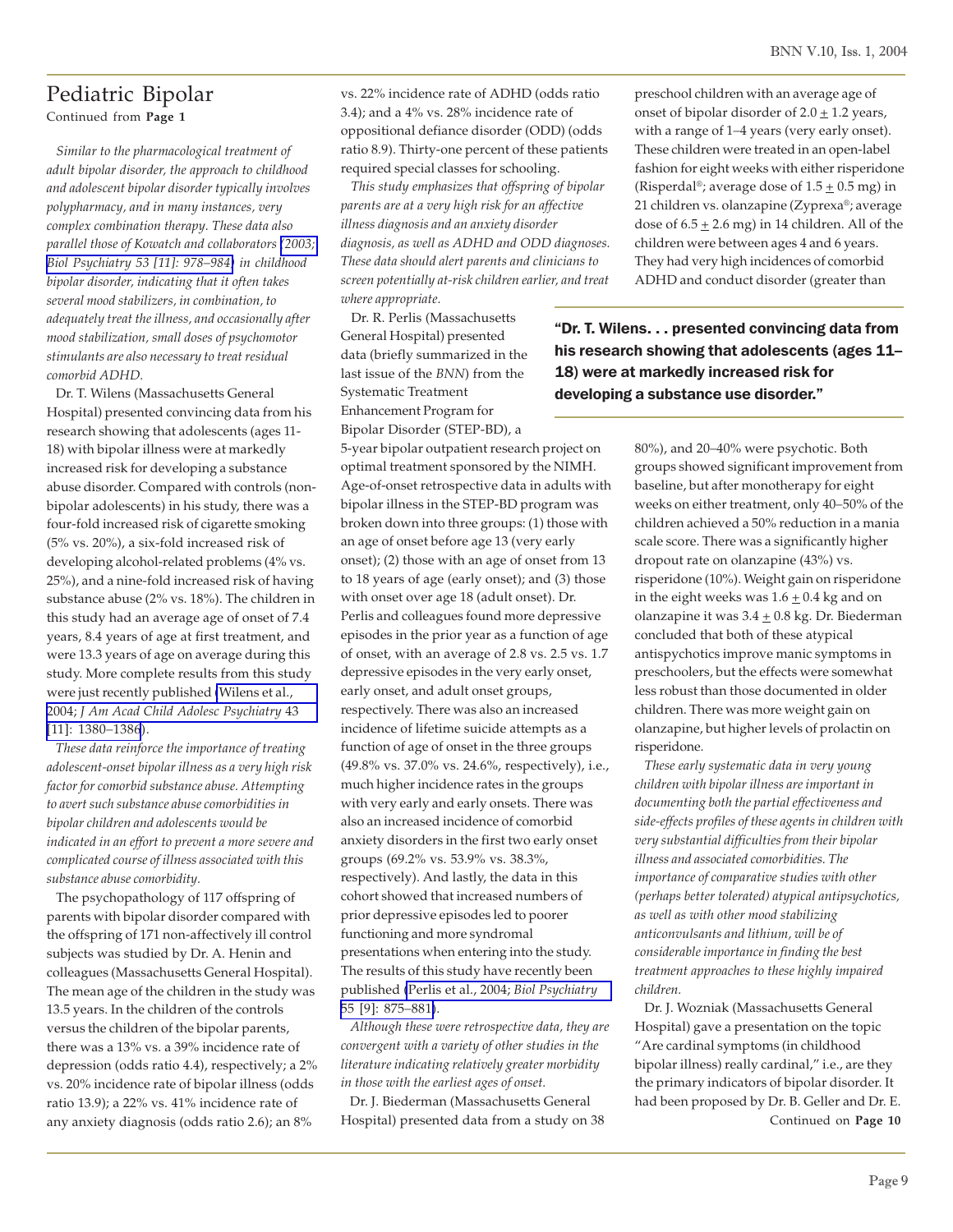## Pediatric Bipolar

Continued from **Page 9**

Liebenluft that euphoria, grandiosity, and cycling were cardinal symptoms. Dr. Wozniak studied 107 probands with childhood-onset bipolar disorder and 296 of their relatives in an attempt to address these questions empirically. Her primary finding was that there was nothing "cardinal" about these particular symptoms; on the contrary, when the probands were stratified for criteria B mania symptoms (such as grandiosity, decreased need for sleep, talkativeness, racing thoughts, distractibility, psychomotor agitation, and others) and the rates of bipolar disorder in first degree relatives were examined, it appeared that grandiosity, decreased sleep, pressured speech, flight of ideas, racing thoughts, and distractibility showed significant familiality (association with affected relatives) in the bipolar probands.

 Dr. Wozniak concluded that non-irritable euphoria is rare, occurring in about 1% of her patients with childhood bipolar disorder, whereas non-euphoric irritability is more common, occurring in 62%. Examining chronic vs. episodic courses defined several different ways in the study also did not make any difference in terms of familiality. Twelve percent of the bipolar children in the study had rapid cycling (four or more episodes in one year), 27% had ultra-rapid cycling (multiple episodes within a few days or weeks), and only 1% of these children had ultradian cycling (distinct mood shifts within 24 hours) as opposed to a much higher percentage in the studies of Dr. B. Geller and colleagues [\(Geller et al., 2004;](http://www.ncbi.nlm.nih.gov/entrez/query.fcgi?cmd=Retrieve&db=pubmed&dopt=Abstract&list_uids=15123490) *Arch Gen Psychiatry* [61 \[5\]: 459](http://www.ncbi.nlm.nih.gov/entrez/query.fcgi?cmd=Retrieve&db=pubmed&dopt=Abstract&list_uids=15123490)*–*467).

 Because Dr. Wozniak found a similar pattern of symptoms in children independent of whether they had euphoric, irritable, chronic or episodic courses, and there were no differences in family history, she concluded that these presumptive cardinal symptoms are not really cardinal at all. She also concluded that it is important to have consensus on defining episodicity and chronicity.

 *Regarding this last point of a consensus, it would appear extremely important to have daily prospective longitudinal data from the NIMH Life Chart Method (NIMH-LCM*™*), so that the accurate patterns of mood fluctuations can be*

*documented and defined. Such a longitudinal approach to some of the diagnostic and cyclicity ambiguities in bipolar children has not yet been adequately explored. As demonstrated in Dr. Wozniak's presentation, detailed prospective LCM data could have superseded theory and speculation. Dr. R. Findling (Case-Western Reserve University, Cleveland) is examining some of his data in children with bipolar disorder in this regard, but we are not yet aware of other investigators pursuing this detailed longitudinal rating approach.*

Dr. J. Soares (The University of Texas Health Science Center at San Antonio) reported data showing a decreased volume in the left anterior cingulate cortex of the brain in unmedicated children with bipolar illness compared with healthy controls. Interestingly, those children with a history of lithium treatment had normal volumes of this brain region, further suggesting the possible neurotrophic and neuroprotective effects of lithium in children, as has previously been reported in adults [\(Chuang et al., 2002;](http://www.ncbi.nlm.nih.gov/entrez/query.fcgi?cmd=Retrieve&db=pubmed&dopt=Abstract&list_uids=12071510) *[Bipolar Disord](http://www.ncbi.nlm.nih.gov/entrez/query.fcgi?cmd=Retrieve&db=pubmed&dopt=Abstract&list_uids=12071510)* 4 [2]: 129*–*136). These data of Dr. Soares and colleagues have recently been published [\(Sassi et al., 2004;](http://www.ncbi.nlm.nih.gov/entrez/query.fcgi?cmd=Retrieve&db=pubmed&dopt=Abstract&list_uids=15450781) *Biol Psychiatry* [56 \[7\]: 467](http://www.ncbi.nlm.nih.gov/entrez/query.fcgi?cmd=Retrieve&db=pubmed&dopt=Abstract&list_uids=15450781)*–*475).

 Dr. A. Doyle (Massachusetts General Hospital) presented neuropsychological functioning data in pediatric bipolar disorder, finding impairments in a number of neuropsychological tests. She indicated that these results suggest impairments in attention and working memory, processing speed, abstract problem solving, and math in bipolar youth. She concluded that these findings would appear to support deficits in frontal striatal pathways in the brain, and that youth with bipolar disorder may require special education support in addition to their treatment for bipolar disorder. It is noteworthy that 47% of the subjects in this study were taking mood stabilizing anticonvulsants, 31% were taking atypical antispychotics, and 20% were taking lithium, as well as a variety of other treatments.

 Abnormal facial emotion recognition in children with bipolar illness was investigated by Dr. D. Dixon (NIMH). Based on his neuropsychological data from this study, Dr. Dixon suggested that there were abnormalities in the temporal lobe and frontal cortex in pediatric bipolar disorder. Patients in this study were taking an average of 3.4 medications.

 A work group discussion meeting on collaborative treatment studies, led by Dr. M. Fristad and Dr. T. Wilens, found considerable support for, and consensus on, the creation of a clinical trials network for pediatric bipolar disorder.

# Biological Psychiatry

Continued from **Page 8**

the study, response rates were 80% in the divalproex and risperidone group, and 82.4% in the lithium and risperidone group. Both combinations were well tolerated.

 Dr. Pavuluri also examined the effects of divalproex monotherapy in pediatric mixed mania in a 6-month open-label trial. In 34 patients with an average age of 12.3 years and current mixed mania, the response rate to divalproex monotherapy was 73.5%.

 In a secondary analysis of a clinical trial examining lamotrigine (Lamictal®) versus placebo, Dr. J. Goldberg (Zucker Hillside Hospital, New York) and colleagues examined data for 182 bipolar outpatients with rapid cycling who had initially stabilized with openlabel lamotrigine, and were then randomized to receive either lamotrigine monotherapy or placebo for up to six months. Dr. Goldberg et al. found that in both bipolar I and bipolar II disorder, significantly more time was spent in euthymia during the study period for patients taking lamotrigine than placebo, and that those taking lamotrigine spent significantly less time with mild hypomania or with moderate levels of depression, as well as less time with dysphoric mania.

 Dr. J. Dunn (Pfizer Inc., New York) and coinvestigators analyzed primary results from a 2-year open-label extension of a 21-day placebo-controlled trial of adjunctive ziprasidone (Geodon®) in mania associated with bipolar I disorder. In 127 patients, the mean dosage of ziprasidone was 122.4 mg/ day. Although only 30% of the patients remained in the study after one year, scores on the mania scale and the overall global scale continued to improve from baseline through the last visit. Fourteen patients gained weight, and 20 lost weight.  $\blacksquare$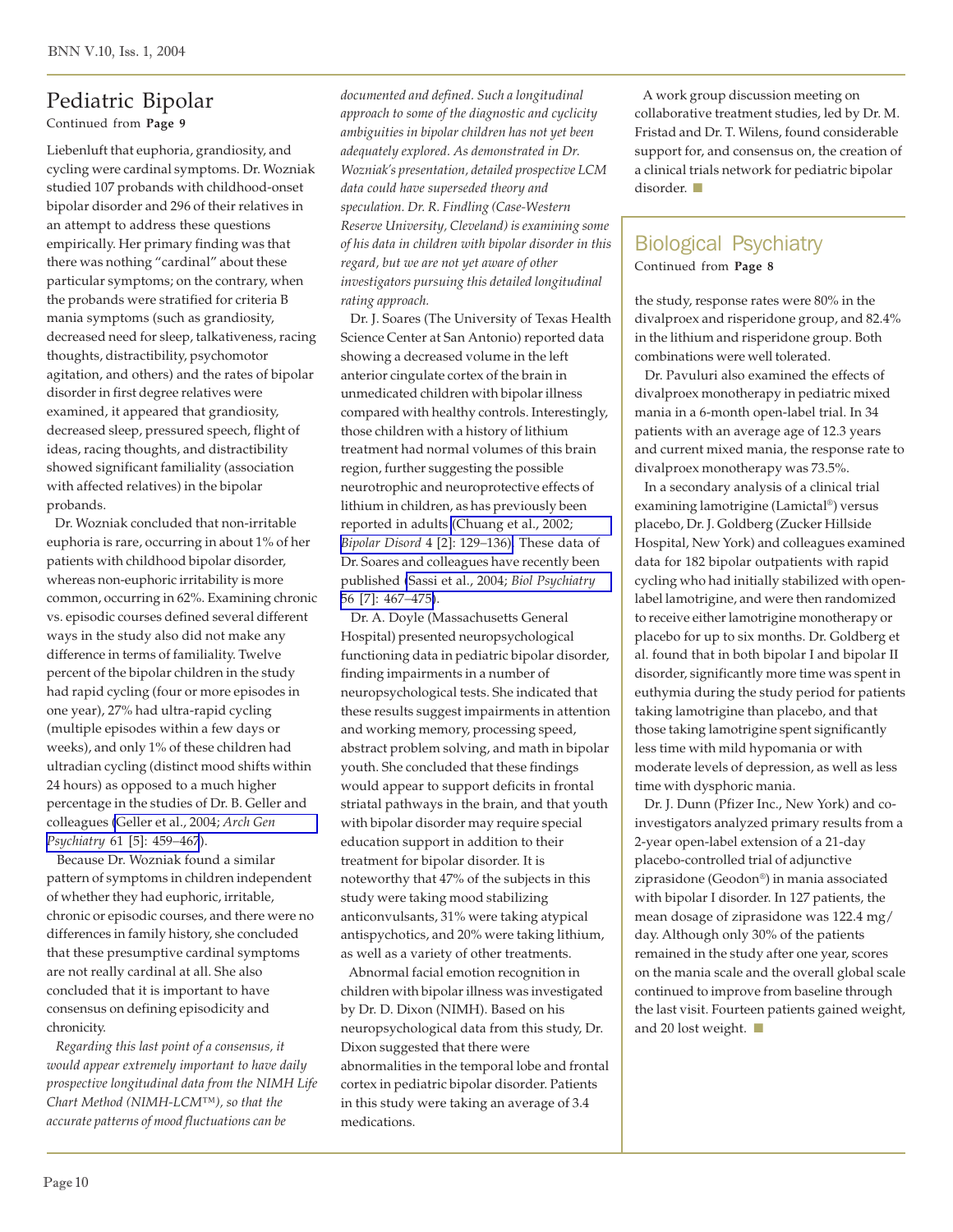# APA Meeting Highlights

Continued from **Page 2**

of sedation in 9%, which was used as an advantage by dosing at night.

 A systematic chart review of the adjunctive use of levetiracetam in 19 adults and 11 children with bipolar disorder, by Dr. A. Ahmadi (Macon Psychiatry Center PC, Georgia) and Dr. S. Ekhtiari, found a moderate to excellent response; patients with bipolar II and bipolar not otherwise specified benefitted slightly more from levetiracetam than patients with bipolar I. Also, patients 16 and older showed more improvement, although the difference was small.

 Two previous studies in adult bipolar patients have shown the efficacy of extended-release carbamazepine (ERC-CBZ; Carbatrol®) ([Ketter et al., 2004,](http://www.ncbi.nlm.nih.gov/entrez/query.fcgi?cmd=Retrieve&db=pubmed&dopt=Abstract&list_uids=15163253) *J Clin Psychiatry* 65 [5]: 668–673; [Weisler et al., 2004,](http://www.ncbi.nlm.nih.gov/entrez/query.fcgi?cmd=Retrieve&db=pubmed&dopt=Abstract&list_uids=15119909) *J Clin Psychiatry* 65 [4]: 478–484); Dr. L. Ginsberg (Red Oak Psychiatry, Houston, Texas) performed a retrospective chart review of 79 children and adolescents ages 7–17 with bipolar disorder (40.5% bipolar I, 29.1 % bipolar II, 30.4% bipolar not otherwise specified [NOS]) who were treated with ERC-CBZ in a private practice setting. Marked to moderate improvement was seen in 53.2% of patients, and no patients experienced moderate to marked worsening; relapse was seen in 28% of the patients. The mean dose was 620.5 mg/day, and ERC-CBZ was welltolerated; dizziness (10.1%) and nausea (8.9%) were the most frequently reported side effects. The American Psychiatric Association is a medical member physicians work mental retardation and

 The efficacy of the adjunctive use of zonisamide (Zonegran®) in depressed and bipolar adults was examined in a retrospective chart review of outpatients in a private practice by Dr. A. Mech (Mech Psychiatric Associates, Plano, Texas). Forty patient charts were reviewed (32 with major depression, 8 with bipolar disorder); improvements in both mania and depression rating scale scores were found with zonisamide treatment. Seventeen patients lost weight, 11 gained weight, and 12 had no weight change.

 Two new studies found evidence for additional uses of the anticonvulsant topiramate (Topamax®). Dr. Ait-Daoud (University of Texas Health Science Center, San Antonio) et al. found that during a randomized trial of 150 patients receiving topiramate or placebo for treatment of alcohol dependence, patients were significantly more

likely to become abstinent from nicotine as well. An open-label study by Dr. J. Bobes (University Oviedo, Spain) and colleagues in 75 patients diagnosed with substance dependence found that topiramate significantly reduced craving and consumption of substances of abuse after six months.

#### **Neurobiology**

specialty society recognized worldwide. Its over 35,000 U.S. and international

together to ensure humane care and effective treatment for all persons with mental disorder, including

> substance-related disorders.

Dr. Y. Kim (Seoul National Hospital, South Korea) and colleagues reviewed their published data [\(Kang et al., 2004;](http://www.ncbi.nlm.nih.gov/entrez/query.fcgi?cmd=Retrieve&db=pubmed&dopt=Abstract&list_uids=14988008) *FEBS Lett* 560 [1–3]: [115–119\) t](http://www.ncbi.nlm.nih.gov/entrez/query.fcgi?cmd=Retrieve&db=pubmed&dopt=Abstract&list_uids=14988008)hat clozapine (Clozaril®), like lithium and valproate (Depakote®), regulates the phosphorylation of glycogen synthase kinase (GSK)-3 through Ser-9. GSK-3 is the key component of Wnt (wingless) and P13K-Akt signaling pathways. The authors suggested

> that clozapine may have neurotrophic effects and may enhance cell survival through regulation of Wnt signaling.

 Previous studies have found decreases in white matter in the brains of adult bipolar patients. Dr. J. Adams (University of Cincinnati) and colleagues looked at white matter changes in 27 adolescent bipolar patients versus 17 healthy controls, using diffusion tensor imaging. These investigators found decreased white matter in several brain regions of the adolescent bipolar patients, unrelated to gender and age; these changes were even found in firstepisode patients.

 As noted previously in the *BNN*, lithium has recently been shown to have both neuroprotective and neurotrophic effects in humans and animals. A study presented by Dr. S. Shim (Case Western Reserve University, Cleveland, Ohio) and Dr. R. Russell showed that two weeks of lithium treatment in rats increased synaptic efficiency and plasticity in the hippocampus.

#### **Novel Treatments**

The first double-blind, placebo-controlled study of the antiarrhythmic drug mexiletine (Mexitil®) in bipolar mania or hypomania was conducted by Dr. A. Schaffer (Sunnybrook Health Science Center, Toronto) et al. This 3-week study in 10 bipolar manic or hypomanic patients (six bipolar I, four bipolar II) found a significant reduction in mania scale scores after treatment with mexiletine.  $\blacksquare$ 

#### White Coat Anxiety?

An interesting abstract at the 2004 APA meeting investigated the patient's perspective on physical attire worn by a treating psychiatrist. Dr. N. Nihalnai (State University of New York, Syracuse) and colleagues conducted a 7-question survey in an adult outpatient psychiatry clinic, and found that none of the 52 patients surveyed thought psychiatrists should wear a white coat, and 50% thought a white coat was a bad influence on doctor-patient relationships.

#### Mailing List Problems

The mailing service the newsletter uses made some mistakes in mailing the last issue, and a small number of current subscribers may not have received the last issue. We have tried to mail out issues to those subscribers who may have been omitted, but if you were supposed to receive the last issue, but did not, please send us an email at info@bipolarnews.org, or send us a letter, and we will send you a copy of the last issue. We apologize for this mistake; steps have been taken to ensure it will not happen again.

#### Website Update

We are in the process of updating and re-designing our website (www.bipolarnews.org). If you have any suggestions for new material that you would like to see, please send us an e-mail at: info@ bipolarnews.org. Remember that the very latest bipolar research abstracts are updated Monday through Friday, every week, and you can find all the information you need to use the Life Chart Method (LCM™) to begin keeping a detailed record of your illness and treatment history, and important life events, on one simple form.

#### Next Issue

Topics expected to be covered in the next issue include:

 • The second part of our highlights of the 2004 American Psychiatric Association meeting.

 • Highlights from the Fourth European Stanley Conference on Bipolar Disorders, which brings together researchers in bipolar disorder from around the world.

 • A detailed look at the new atypical antipsychotic aripiprazole (Abilify®), which was recently approved by the U.S. Food and Drug Administration for use in acute mania.